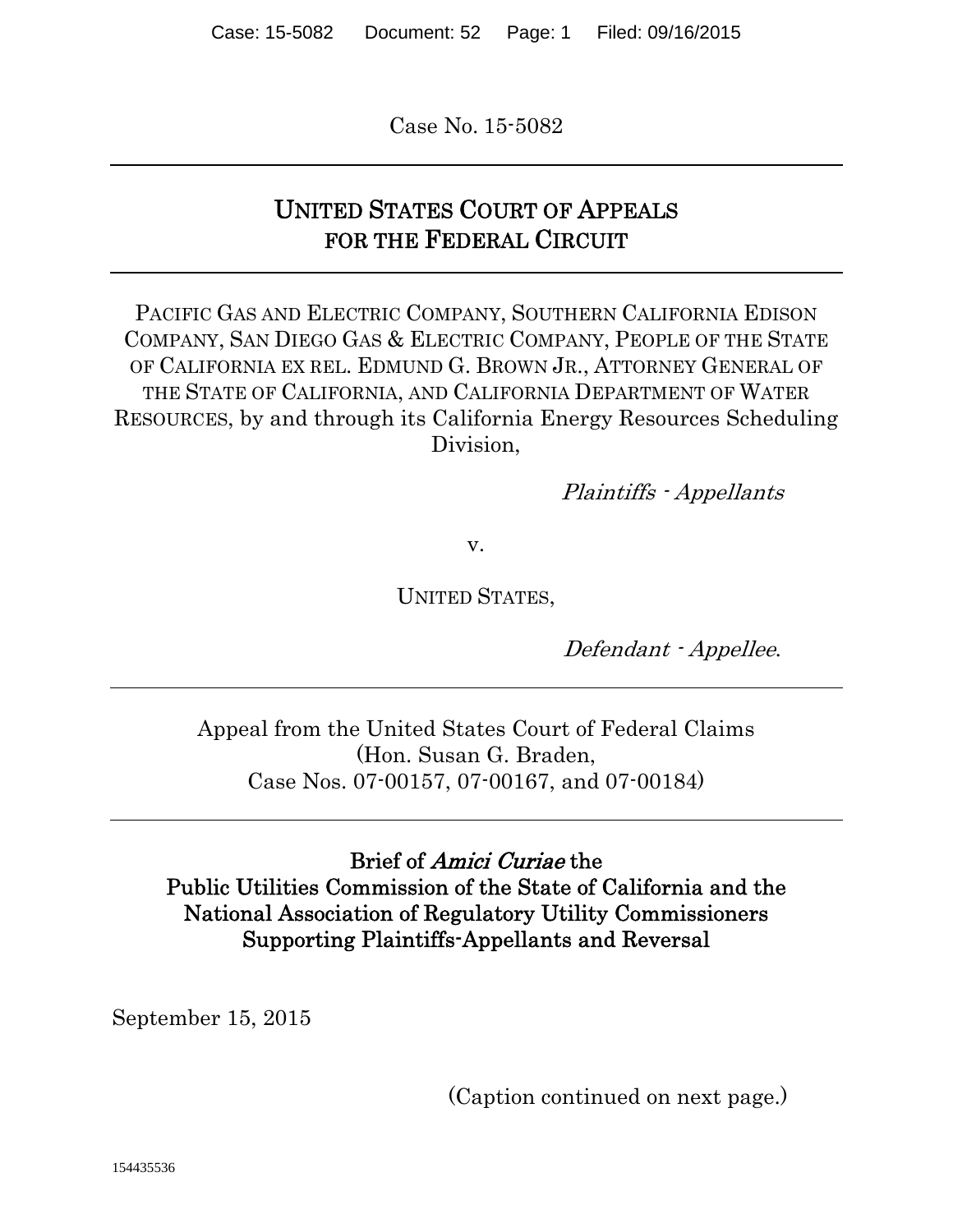Arocles Aguilar General Counsel Candace J. Morey Principal Counsel CALIFORNIA PUBLIC UTILITIES **COMMISSION** 505 Van Ness Avenue San Francisco, C.A. 94102 415.703.3211 candace.morey@cpuc.ca.gov

Counsel for the Public Utilities Commission of the State of California

James Bradford Ramsay General Counsel NATIONAL ASSOCIATION OF REGULATORY UTILITIES **COMMISSIONERS** 1101 Vermont Avenue, N.W. Suite 200 Washington, D.C. 20005 202.898.2207 jramsay@naruc.org

Counsel for the National Association of Regulatory Utility Commissioners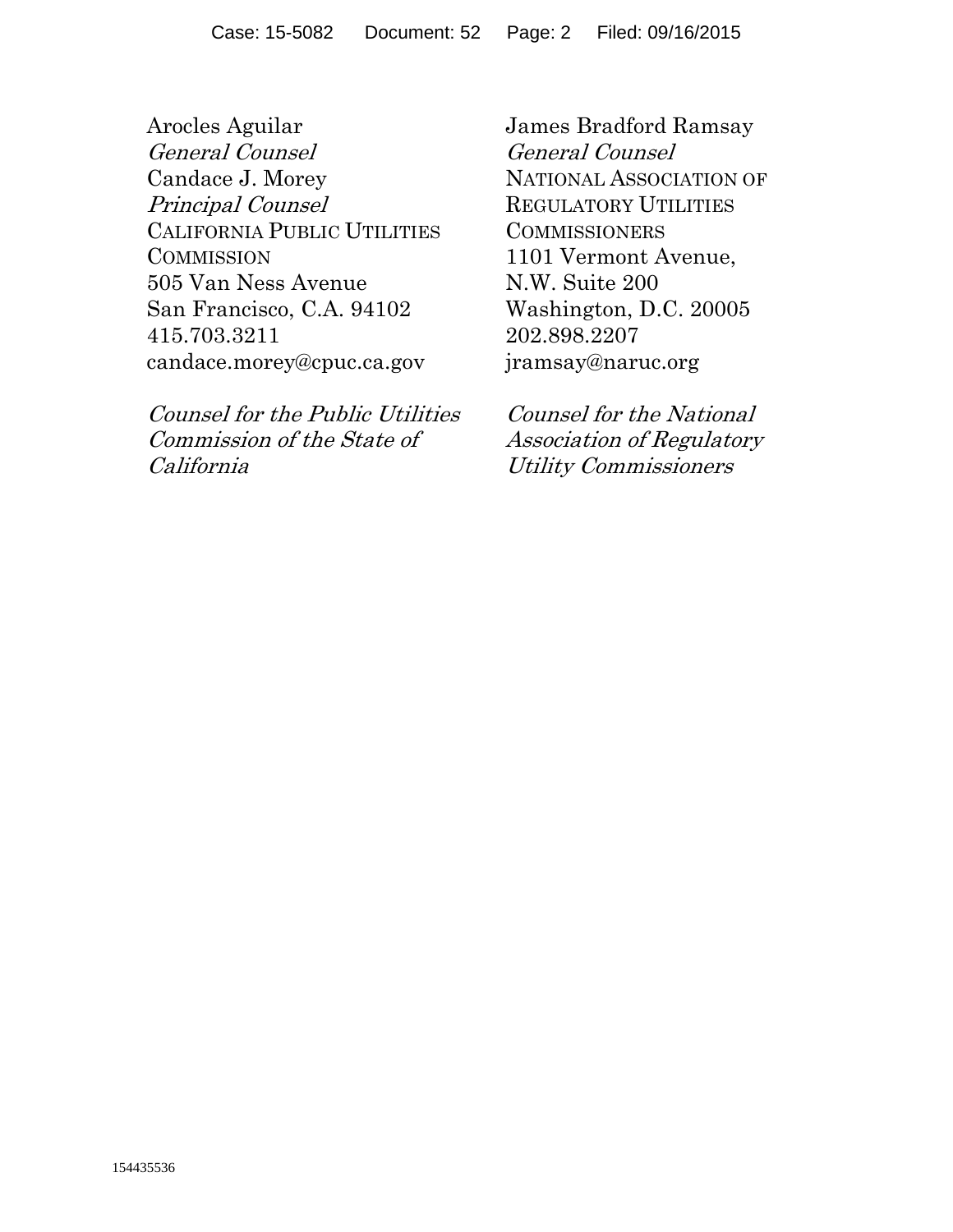|                                                                                                                                                                                                                                                       | UNITED STATES COURT OF APPEALS FOR THE FEDERAL CIRCUIT                                                                                                                          |
|-------------------------------------------------------------------------------------------------------------------------------------------------------------------------------------------------------------------------------------------------------|---------------------------------------------------------------------------------------------------------------------------------------------------------------------------------|
| Pacific Gas & Electric Co.                                                                                                                                                                                                                            | <b>United States</b><br>$\mathbf{v}$ .                                                                                                                                          |
| Case No.                                                                                                                                                                                                                                              | 15-5082                                                                                                                                                                         |
|                                                                                                                                                                                                                                                       | <b>CERTIFICATE OF INTEREST</b>                                                                                                                                                  |
| Counsel for the (petitioner) (appellant) (respondent) (appellee) (amicus) (name of party)<br>Amicus<br>if necessary):                                                                                                                                 | certifies the following (use "None" if applicable; use extra sheets                                                                                                             |
| The full name of every party or amicus represented by me is:<br>1.                                                                                                                                                                                    |                                                                                                                                                                                 |
| The Public Utilities Commission for the State of California                                                                                                                                                                                           |                                                                                                                                                                                 |
| 2.<br>NOT identified in Question 3. below) represented by me is:                                                                                                                                                                                      | The name of the real party in interest (Please only include any real party in interest                                                                                          |
| The Public Utilities Commission for the State of California                                                                                                                                                                                           |                                                                                                                                                                                 |
| 3.<br>stock of the party or amicus curiae represented by me are listed below. (Please list each party<br>or amicus curiae represented with the parent or publicly held company that owns 10 percent<br>or more so they are distinguished separately.) | All parent corporations and any publicly held companies that own 10 percent of the                                                                                              |
| None                                                                                                                                                                                                                                                  |                                                                                                                                                                                 |
| 4.<br>in this court (and who have not or will not enter an appearance in this case) are:                                                                                                                                                              | The names of all law firms and the partners or associates that appeared for the party<br>or amicus now represented by me in the trial court or agency or are expected to appear |
| None                                                                                                                                                                                                                                                  |                                                                                                                                                                                 |
| September 15, 2015                                                                                                                                                                                                                                    | /s/ Candace J. Morey                                                                                                                                                            |
| Date                                                                                                                                                                                                                                                  | Signature of counsel                                                                                                                                                            |
| Please Note: All questions must be answered                                                                                                                                                                                                           | Candace J. Morey                                                                                                                                                                |
| cc:                                                                                                                                                                                                                                                   | Printed name of counsel                                                                                                                                                         |

Reset Fields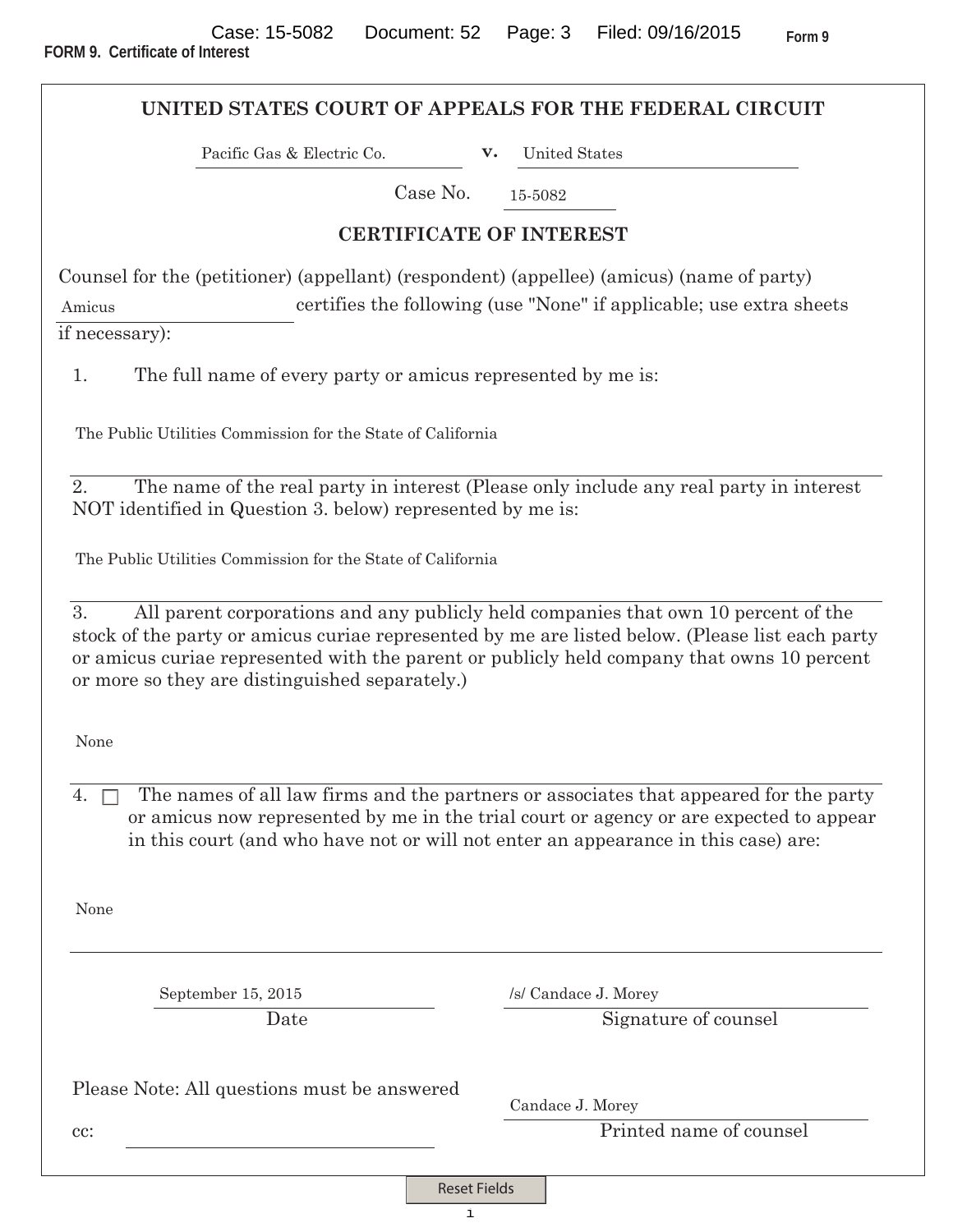Form 9

FORM 9. Certificate of Interest

UNITED STATES COURT OF APPEALS FOR THE FEDERAL CIRCUIT Pacific Gas and Electric Co. **US** Case No. 15-5082 **CERTIFICATE OF INTEREST** Counsel for the (petitioner) (appellant) (respondent) (appellee) (amicus) (name of party) certifies the following (use "None" if applicable; use extra sheets James Bradford Ramsay if necessary):  $1.$ The full name of every party or amicus represented by me is: The National Association of Regulatory Utility Commissioners (NARUC) 2. The name of the real party in interest (Please only include any real party in interest) NOT identified in Question 3. below) represented by me is: The National Association of Regulatory Utility Commissioners (NARUC) 3. All parent corporations and any publicly held companies that own 10 percent of the stock of the party or amicus curiae represented by me are listed below. (Please list each party or amicus curiae represented with the parent or publicly held company that owns 10 percent or more so they are distinguished separately.) NARUC has no parent company. No publicly held company has ownership. The names of all law firms and the partners or associates that appeared for the party 4.  $\Box$ or amicus now represented by me in the trial court or agency or are expected to appear in this court (and who have not or will not enter an appearance in this case) are: None.  $9 - 15 - 15$ Date Signature of counsel Please Note: All questions must be answered James Bradford Ramsay cc: Printed name of counsel

**Reset Fields**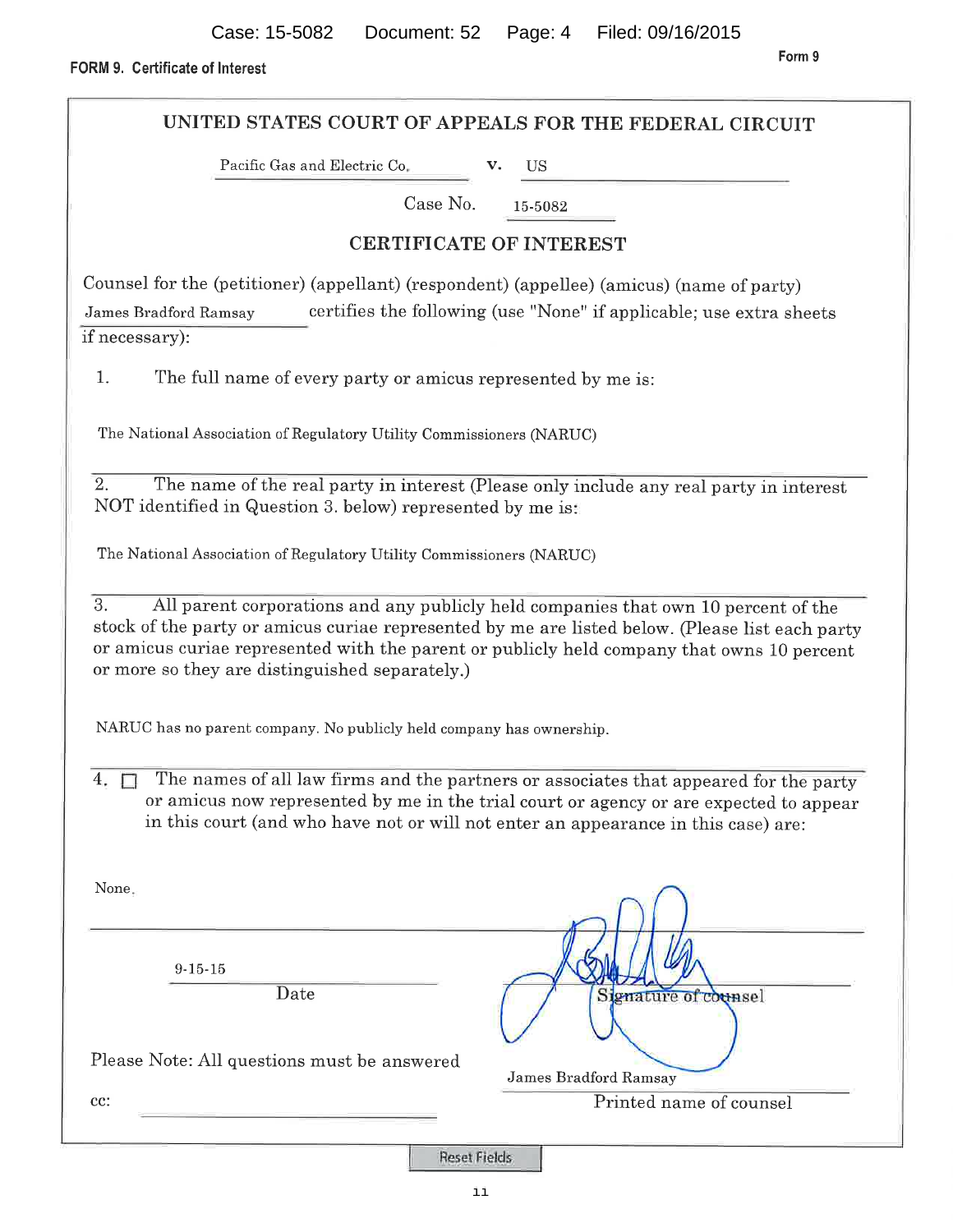# TABLE OF CONTENTS

|                |                                                                                                                      | CERTIFICATES OF INTEREST                                                                                                                                             |  |  |  |
|----------------|----------------------------------------------------------------------------------------------------------------------|----------------------------------------------------------------------------------------------------------------------------------------------------------------------|--|--|--|
|                |                                                                                                                      |                                                                                                                                                                      |  |  |  |
|                |                                                                                                                      |                                                                                                                                                                      |  |  |  |
|                |                                                                                                                      |                                                                                                                                                                      |  |  |  |
|                |                                                                                                                      |                                                                                                                                                                      |  |  |  |
|                |                                                                                                                      |                                                                                                                                                                      |  |  |  |
| $\mathbf{I}$ . | The Federal Agencies Voluntarily Participated In FERC<br>Regulated Energy Markets And Are Contractually Obligated To |                                                                                                                                                                      |  |  |  |
| H.             |                                                                                                                      | Reinstating Plaintiff's Contract Claims Is Crucial To Healthy                                                                                                        |  |  |  |
|                | A.                                                                                                                   | Enforcing Contractual Remedies Is Critical to Protect<br>Buyers, Who Cannot Opt Out of Procuring Electricity from<br>Governmental Agencies Participating in the ISO9 |  |  |  |
|                | <b>B.</b>                                                                                                            | Healthy Market Function Requires Certainty That All<br>Market Participants Will Honor Their Contractual<br>Commitments to Abide by FERC Determinations Regarding     |  |  |  |
|                | $C_{\cdot}$                                                                                                          | Ensuring Reciprocity of Market Prices Is Important in<br>All Markets, and Particularly in California and the West                                                    |  |  |  |
|                |                                                                                                                      |                                                                                                                                                                      |  |  |  |
|                |                                                                                                                      |                                                                                                                                                                      |  |  |  |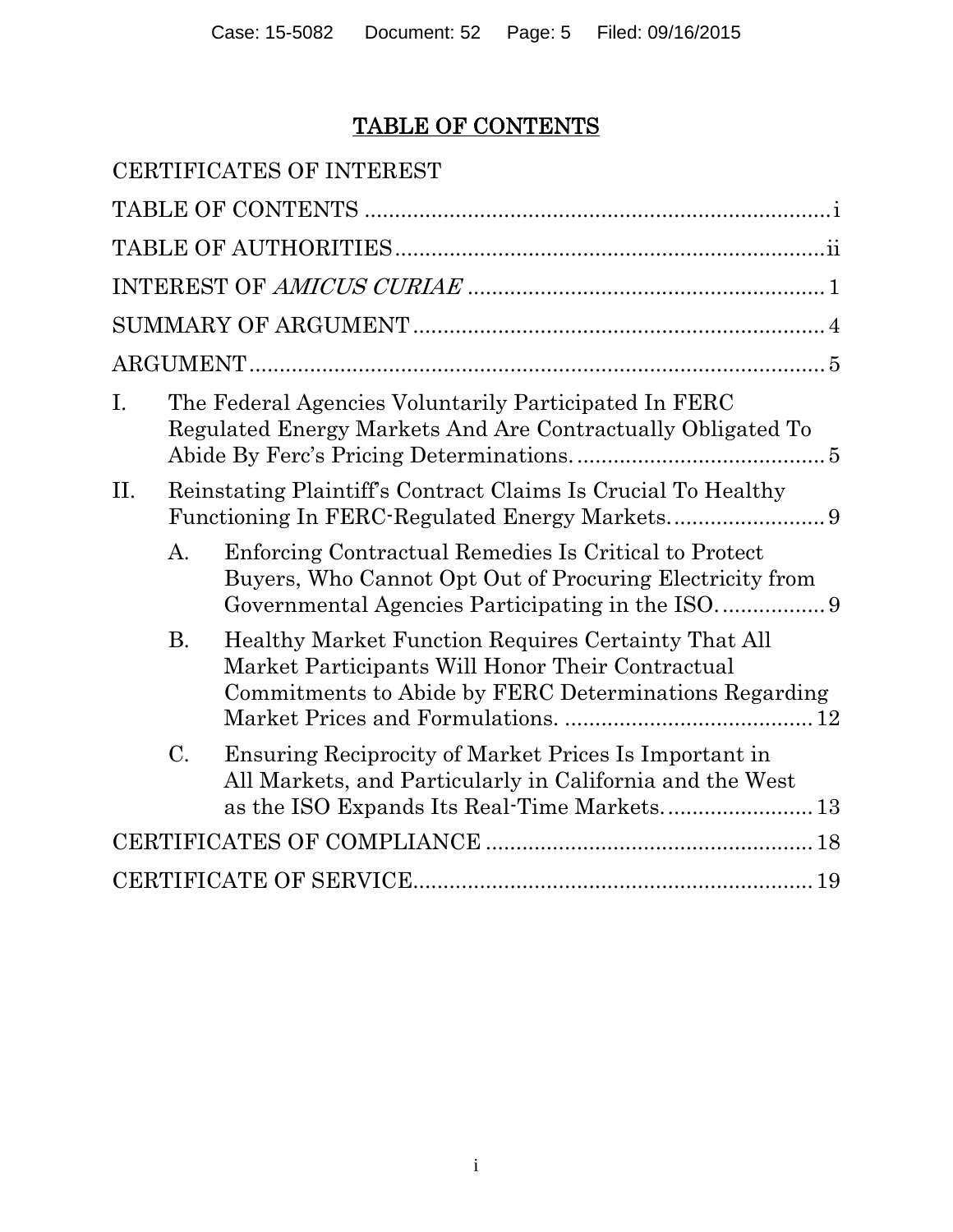## TABLE OF AUTHORITIES

## COURT DECISIONS

| Alliant Energy v. Nebraska Public Power District              |
|---------------------------------------------------------------|
| City of Redding v. FERC                                       |
| CPUC v. FERC                                                  |
| NARUC, et al. v. ICC                                          |
| Pac. Gas & Elec. Co. v. United States                         |
| Pac. Gas & Elec. Co. v. United States                         |
| Pub. Utils. Comm'n of the State of Cal. V. FERC               |
| United States v. Southern Motor Carrier Rate Conference, Inc. |
| <b>STATUTES</b>                                               |
|                                                               |

# ADMINISTRATIVE AUTHORITIES

|--|--|--|--|--|--|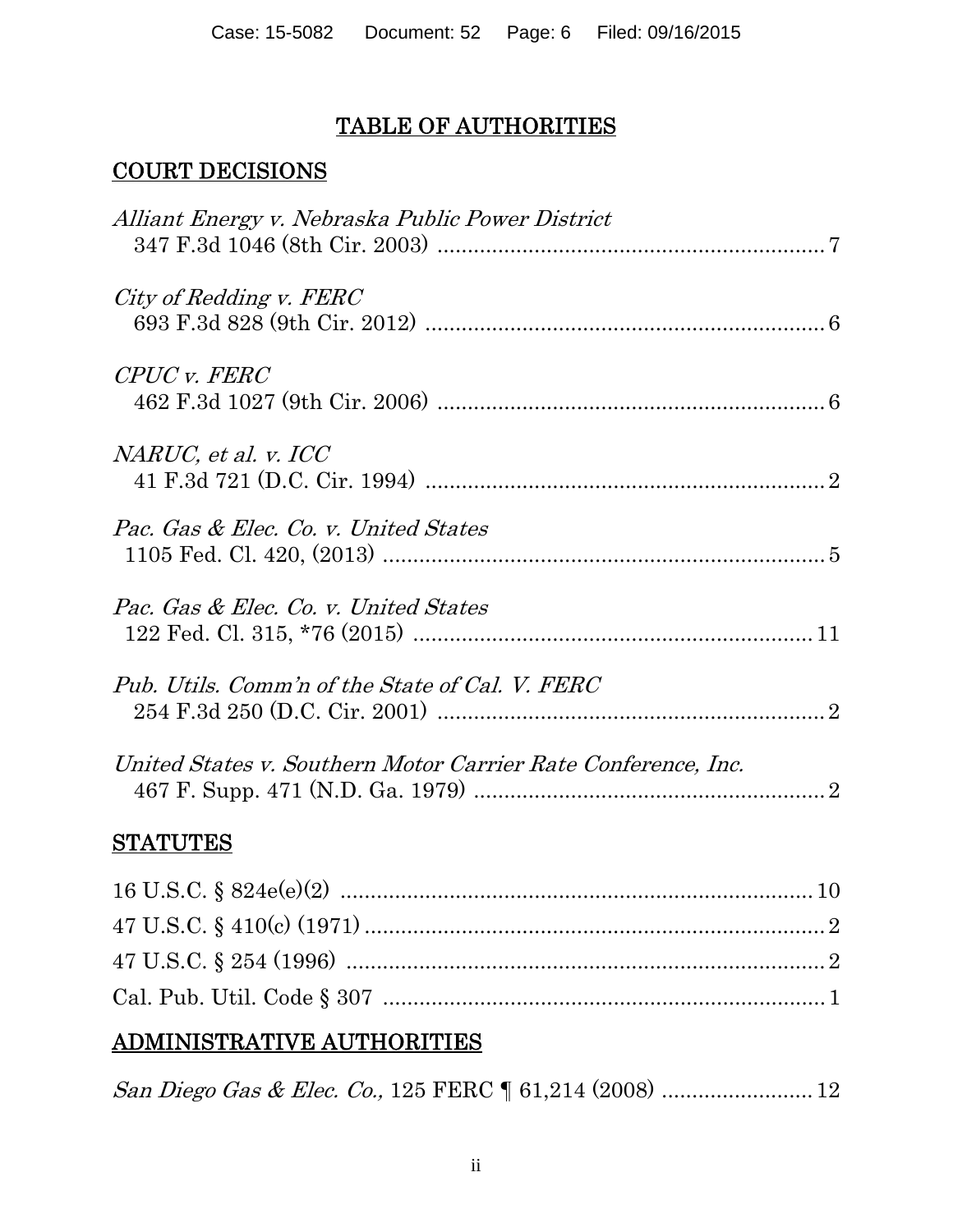#### INTEREST OF AMICI CURIAE<sup>1</sup>

The *Amici Curiae* are as follows:

The Public Utilities Commission of the State of California (CPUC) is a constitutionally-established State agency that regulates Investor-Owned Utilities (IOUs) to ensure the provision of safe, reliable utility service at reasonable rates while fulfilling California's renewable energy goals. The CPUC has a statutory mandate to represent the interests of the ratepayers of California before the federal courts and the Federal Energy Regulatory Commission (FERC).2

The National Association of Regulatory Utility Commissioners ("NARUC"), founded in 1889, is composed of those State commissions from all fifty States, the District of Columbia, Puerto Rico, and the Virgin Islands responsible for regulating, among other things, retail electric and natural gas service. Both Congress and federal courts have consistently recognized NARUC as a proper entity to represent the

 $\overline{a}$ 

<sup>1</sup> Pursuant to Federal Rule of Appellate Procedure 29(a), all parties have consented to the filing of this brief. No counsel for any party authored this brief in whole or in part. No party or party's counsel, nor any person other than Amici Curiae the Public Utilities Commission of the State of California made any monetary contribution intended to fund its preparation or submission.

<sup>2</sup> Cal. Pub. Util. Code § 307.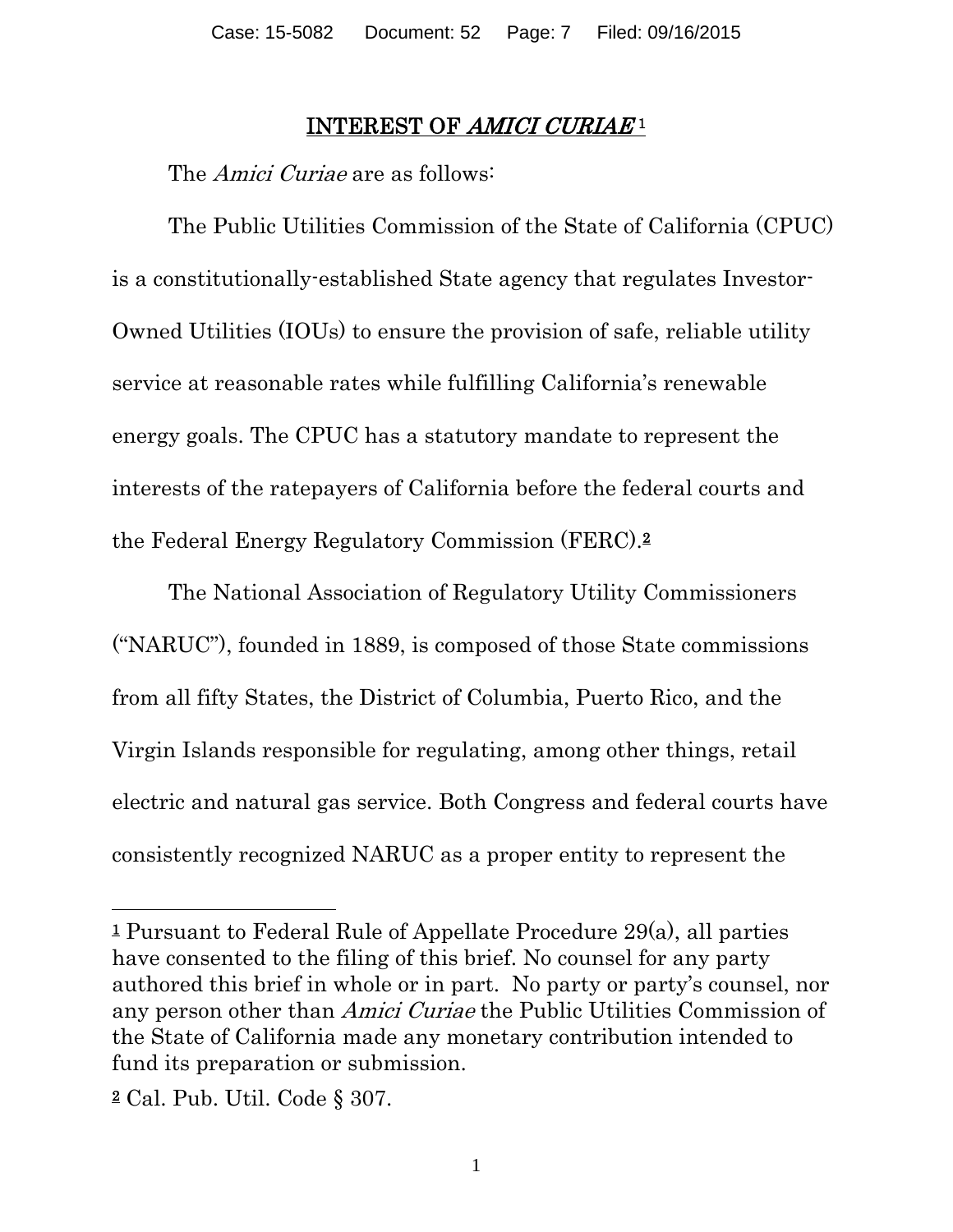collective interests of State commissions.3

At issue in this case is whether federal agencies that voluntarily sold electricity through California's FERC-regulated auction markets during the Western Energy Crisis of 2000-2001 (Energy Crisis) may evade contractual obligations to repay windfall profits they pocketed due to widespread market manipulation and market dysfunction. Bonneville Power Administration (BPA) and Western Area Power Administration (WAPA) (collectively, the Agencies) are the only governmental power agencies that have refused to pay any refunds whatsoever for electricity sales they made through the California Power Exchange (CalPX) and California Independent System Operator (ISO) at prices above what FERC determined were the just and reasonable market clearing prices, even as they *collected* refunds for transactions in which they were purchasers of electricity.

Amici have an interest in fairness in this case to ensure that the Plaintiffs recover, on behalf of California ratepayers, the tens of

 $\overline{a}$ 

<sup>3</sup> See 47 U.S.C. § 410(c) (1971); 47 U.S.C. § 254 (1996); United States v. Southern Motor Carrier Rate Conference, Inc., 467 F. Supp. 471 (N.D. Ga. 1979), aff'd 672 F.2d 469 (5th Cir. 1982), aff'd en banc on reh'g, 702 F.2d 532 (5th Cir. 1983), rev'd on other grounds, 471 U.S. 48 (1985); cf. NARUC, et al. v. ICC, 41 F.3d 721 (D.C. Cir 1994).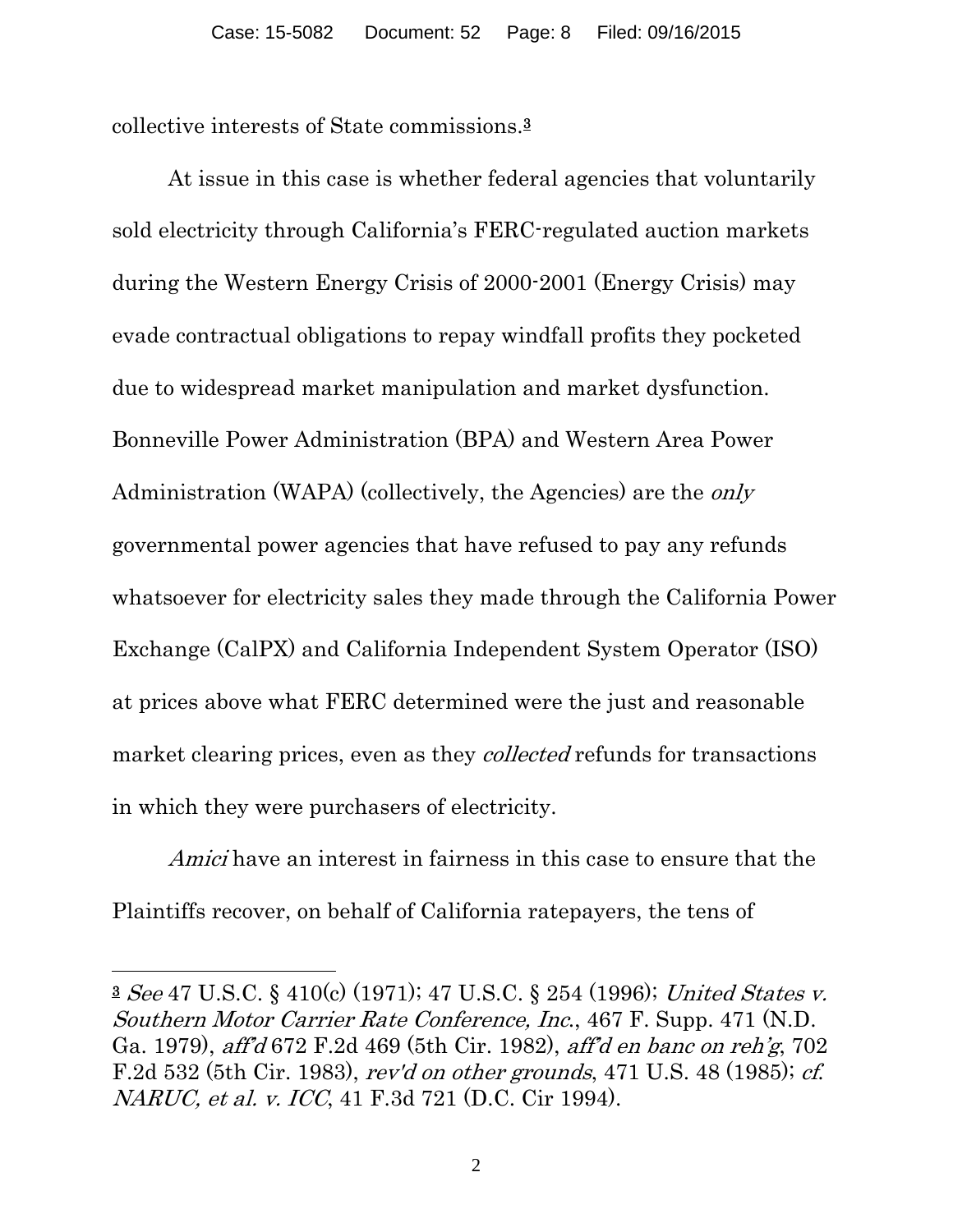millions of dollars in refunds they are owed for BPA and WAPA's electricity sales. But the ramifications of the decision below extend well beyond remedies for BPA and WAPA's electricity sales in 2000-2001, and Amici have a further interest in this case to ensure reciprocity and accountability of all market participants to abide by their contractual commitments to follow FERC's pricing determinations.

Governmental agencies are free to sell power through central clearinghouse markets like the ISO, which operate in many regions in the country. But to do so they must agree, as did BPA and WAPA as a condition of their participation in the CalPX and ISO, to be held to the rules and price setting mechanisms incorporated into the FERCregulated tariffs. While FERC may not order payment of refunds on such electricity sales, *the courts may*. This leverage is crucial to fairness and healthy market functioning, especially in single-price auctions where buyers have no ability to reject purchases from particular sellers.

This leverage is also necessary to protect ratepayers from unjust and unreasonable electricity prices charged by governmental agencies, which is particularly important in light of governmental agencies'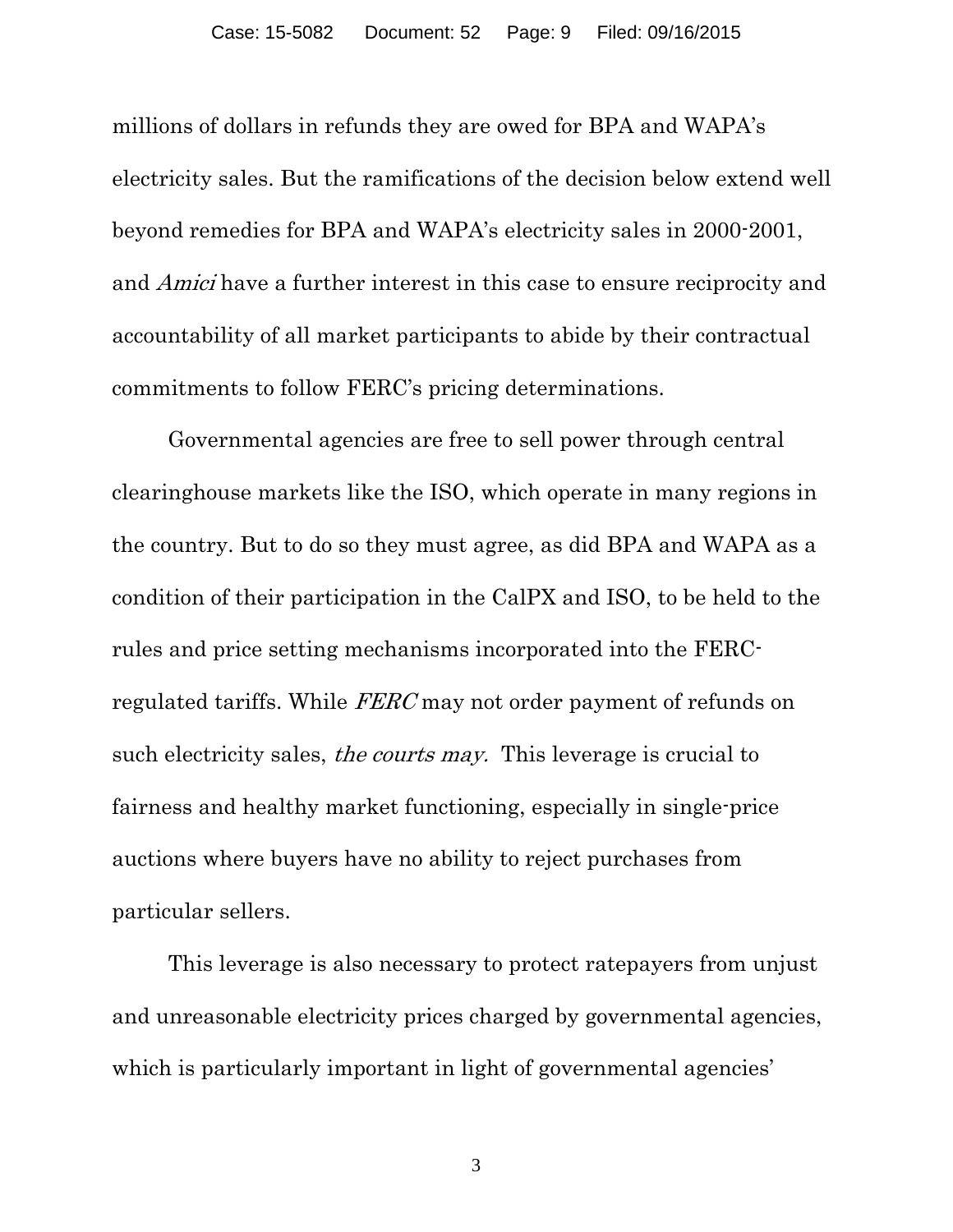ongoing and extensive participation today in FERC-regulated electricity markets nationwide. It is also an issue of growing importance to California and the West, because the ISO is already expanding the geographic scope of its real-time Energy Imbalance Market into other western states. It is also actively promoting a single western FERCregulated regional energy market. These developments will undoubtedly increase the volume of electricity sales into the ISO by governmental agencies, including BPA and WAPA.

#### SUMMARY OF ARGUMENT

This Court should reverse Judge Braden's dismissal, reinstate all of Judge Smith's orders finding BPA and WAPA liable for breach of contract, and allow the case to proceed to the damages phase. Plaintiffs' claims stand as a matter of contract law, separate and apart from FERC's statutory jurisdiction to revise market clearing prices and to order refunds from public utilities. Enforcing the Agencies' agreements to accept FERC-regulated prices for sales through the CalPX and ISO is critical in FERC-regulated electricity markets that allow voluntary participation by non-FERC jurisdictional governmental power sellers.

Amici endorse the arguments and legal positions set forth by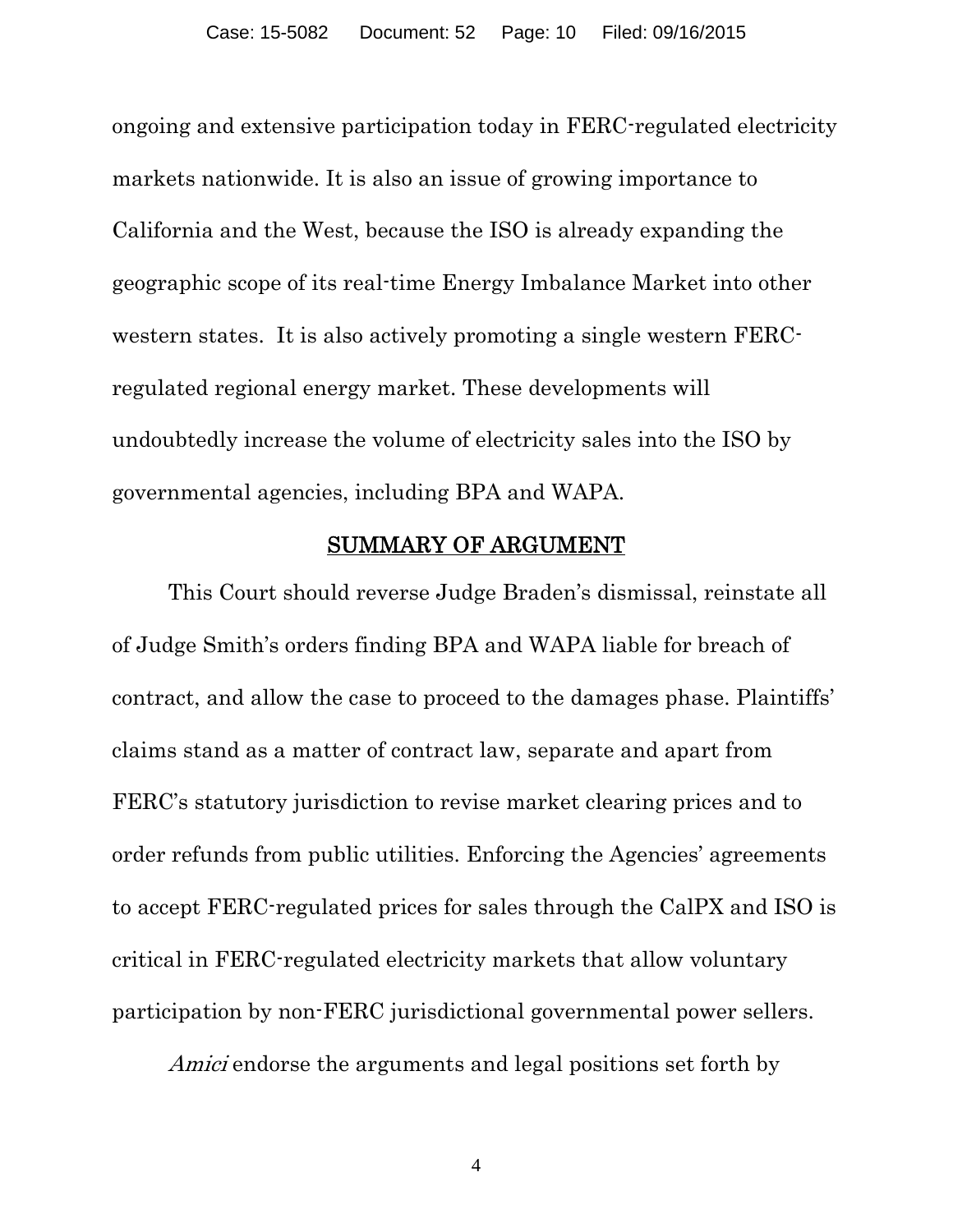Plaintiffs. Amici agree with Plaintiffs that the law-of-the-case doctrine

precludes Judge Braden's actions and that she erred in finding that

Plaintiffs lack standing to pursue their breach of contract claims. In the

interest of avoiding repetition Amici's brief supplements just one aspect

of Plaintiffs' argument: that Judge Braden erred in finding that

Plaintiffs contract claims fail on the merits.

## ARGUMENT

## **I.** THE FEDERAL AGENCIES VOLUNTARILY PARTICIPATED IN FERC-REGULATED ENERGY MARKETS AND ARE CONTRACTUALLY OBLIGATED TO ABIDE BY FERC'S PRICING DETERMINATIONS.

Judge Braden's ruling improperly construes limitations on FERC's statutory authority to directly compel refunds from governmental power sellers like BPA and WAPA as further limiting Plaintiffs' ability to seek refunds from the Agencies through this breach of contract action. This error appears to stem primarily from her conclusion that "Section 206 of the Federal Power Act does not authorize FERC retroactively to correct the market clearing price for participants in the CalPX and ISO markets." Pac. Gas & Elec. Co. v. United States, 122 Fed. Cl. 315, \*76 (2015). But limits on retroactive ratemaking by FERC are not implicated by Plaintiffs' contract-based claims for refunds on BPA and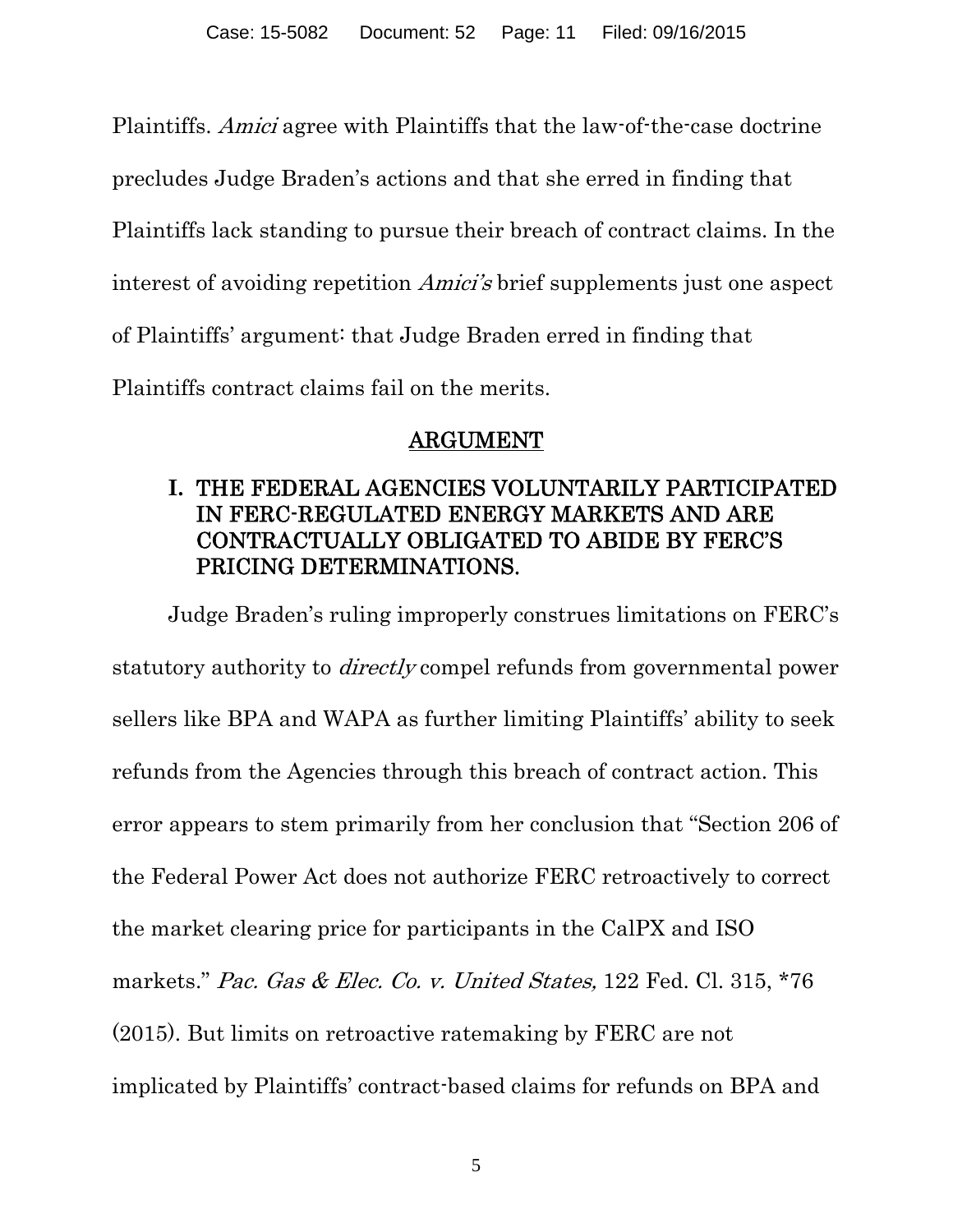WAPA's sales during the Refund Period.

In August 2000, San Diego Gas & Electric Co. filed the complaint that launched FERC's investigation into prices charged during the Energy Crisis and ultimately led FERC to conclude that the CalPX and ISO rates were in fact unjust and unreasonable. City of Redding v. FERC, 693 F.3d 828, 832 (9th Cir. 2012). The CalPX and ISO operated single-price auction spot markets in which BPA and WAPA received the same prices as *all* sellers for electricity sales that cleared the market. Redding, 693 F.3d at 832. Thus by August 2000, BPA and WAPA were both on notice that FERC might revise its method for calculating the market clearing prices for energy sales in the CalPX and ISO markets for any date following a Refund Effective Date (which at the time was no sooner than sixty days after filing of the complaint). FERC properly established the Refund Effective Date as October 2, 2000. CPUC v. FERC, 462 F.3d 1027, 1046 (9th Cir. 2006).

BPA and WAPA were further on notice—and in fact agreed—that prices they received for their energy sales in the CalPX and ISO markets could be modified through FERC regulatory determinations. The CalPX and ISO Tariffs each include a "Memphis clause," found at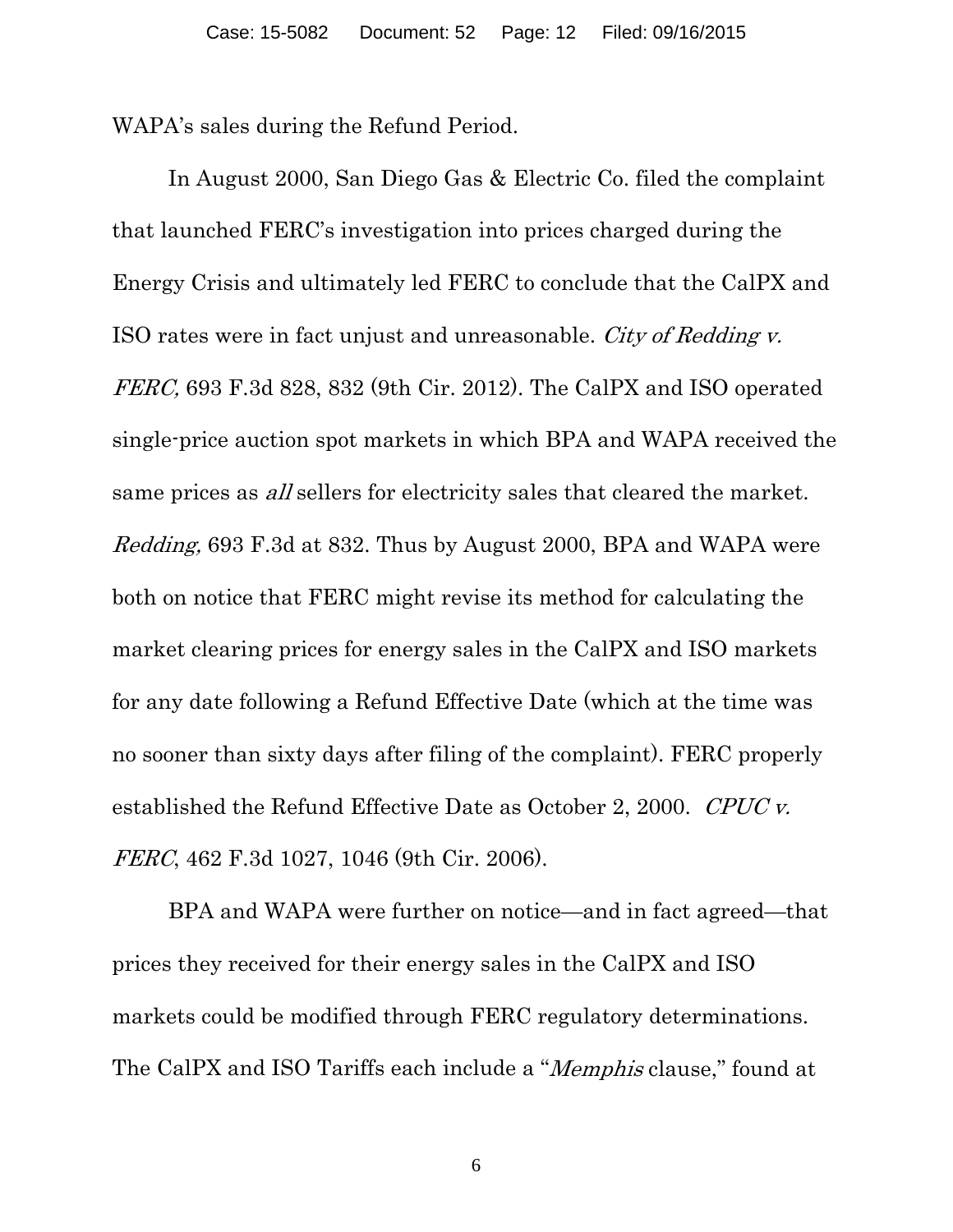Tariff Sections 13 and 19, respectively. This provision is common in the industry and, as Judge Smith found based on his assessment of evidence presented at trial, represented a contractual agreement that market participants could petition FERC to investigate and correct market prices to just and reasonable levels. Pac. Gas & Elec. Co. v. United States, 105 Fed. Cl. 420, 435 (2013).

The CalPX and ISO tariffs were also fully incorporated into the contracts BPA and WAPA signed in order to participate in the CalPX (the participation agreements) and ISO (the scheduling coordinator agreements). Just as in the Alliant case decided by the Eighth Circuit, this structure bound BPA and WAPA to abide by FERC's actions that modified the prices charged in the markets. Alliant Energy v. Nebraska Public Power District, 347 F.3d 1046, 1050 (8th Cir. 2003) ("When a contract provides that its terms are subject to a regulatory body, all parties to that contract are bound by the actions of the regulatory body.").

FERC undoubtedly has the authority to determine the "just and reasonable" rate on and after the Refund Effective Date pursuant to its statutory authority. See Redding, 693 F.3d at 841. And as the Ninth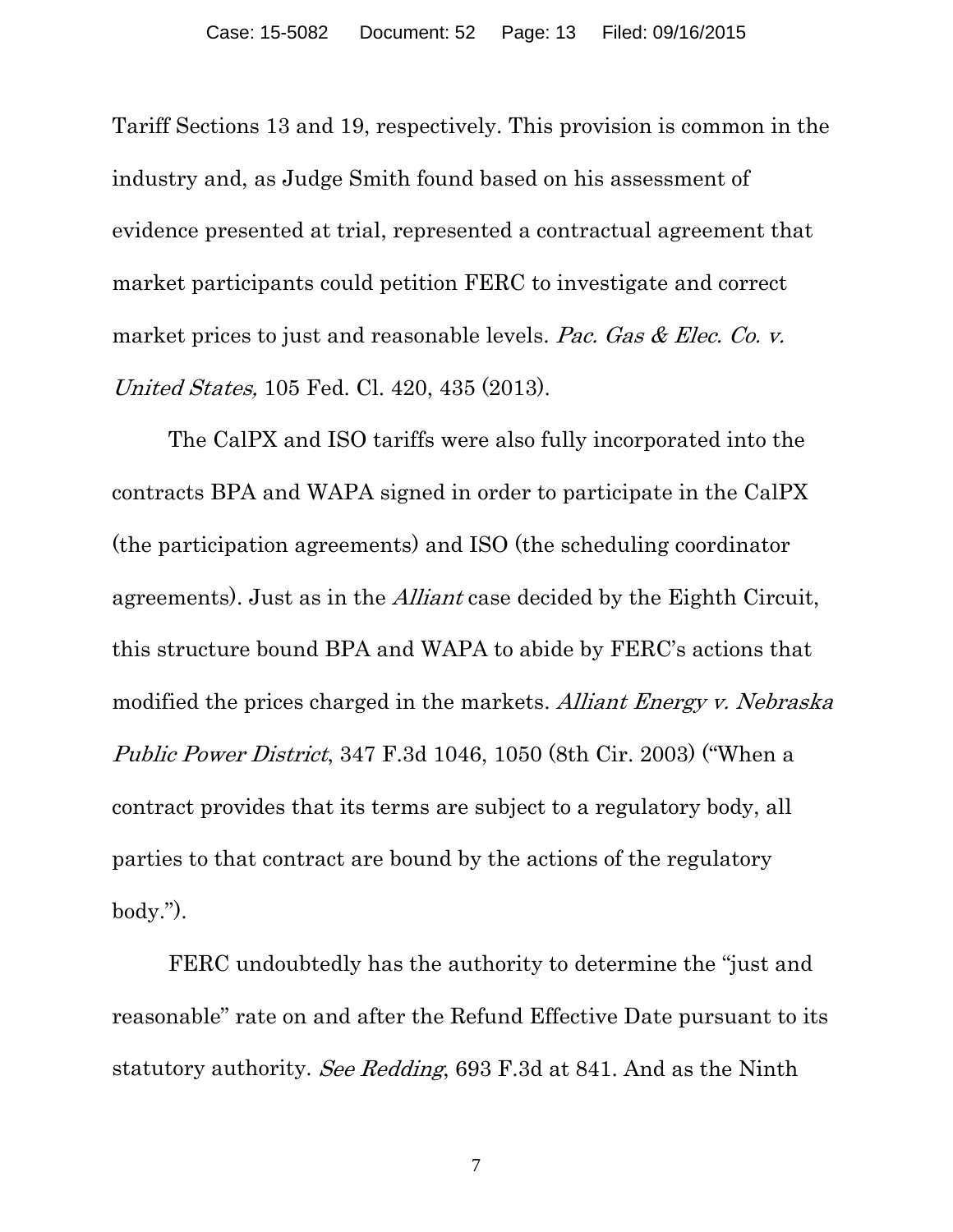Circuit affirmed, FERC did not exceed its regulatory authority when it revised the method for calculating the just and reasonable market clearing prices:

[FERC's] July 2001 Order "reset" the market clearing prices in the CalPX and ISO spot markets during the refund period to just and reasonable levels for the purpose of calculating the amount of refund due [from FERC-regulated entities]. This calculation necessarily involved reevaluating the price previously charged by all market participants because the market clearing price was the same for all of them.

Id. at 842 (internal citation omitted). That is all that matters to *this* proceeding. No further FERC authority is necessary because here, as in Alliant, the Court is not enforcing the FERC order that reset market rates through the exercise of its authority under Section 206(b)—it is enforcing an agreement freely entered into by the parties. Id. at 840.

In short, once FERC reset prices by adopting the mitigated market clearing prices for electricity sales made during the Refund Period, the Agencies became contractually obligated to pay the difference between the prices they initially received and the FERCcorrected market clearing prices. Limitations on FERC's authority to order refunds directly from BPA and WAPA or to "retroactively" order refunds are irrelevant to this Court's analysis.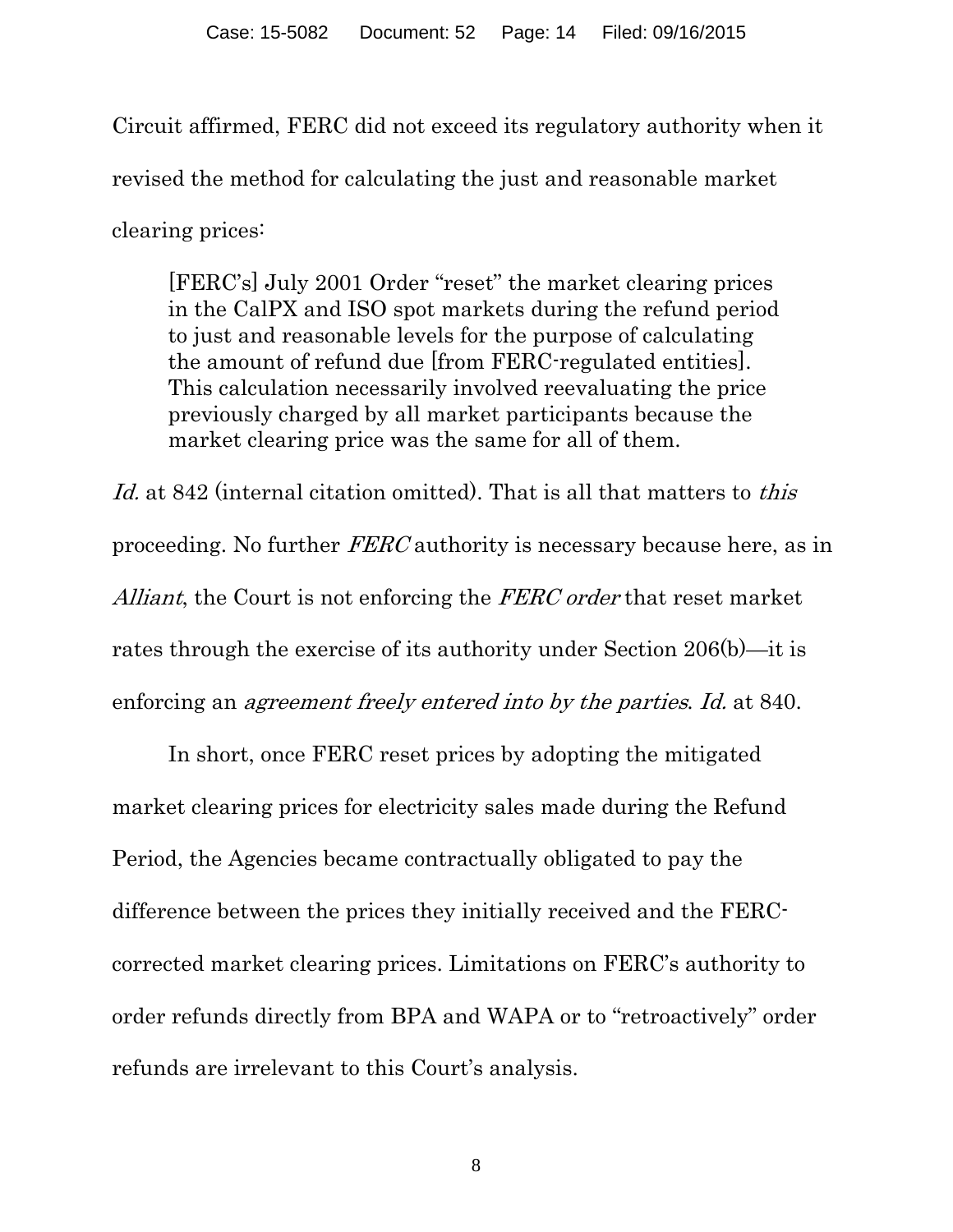### **II.**REINSTATING PLAINTIFFS' CONTRACT CLAIMS IS CRUCIAL TO HEALTHY FUNCTIONING IN FERC-REGULATED ENERGY MARKETS.

Reversing Judge Braden's dismissal and reinstating all of Judge Smith's orders is required as a matter of law and fairness to rectify past harms to Plaintiffs, and ultimately California ratepayers. But it is also essential to protect buyers and ratepayers and to promote healthy and robust markets going forward—nationwide and especially in the West as the geographic reach of the California ISO's markets expand.

### **A.** Enforcing Contractual Remedies Is Critical to Protect Buyers, Who Cannot Opt Out of Procuring Electricity from Governmental Agencies Participating in the ISO.

Buyers in the ISO's single-price auctions cannot avoid electricity sales that originate from governmental agencies. Indeed, buyers have no idea whether power they purchased in a particular time frame originated partially, entirely, or not at all from governmental agencies. They simply receive a single bill for the share of electricity that cleared in the ISO's market to meet their load. If BPA or WAPA's bids clear the ISO's auction for any period then all buyers, collectively, are liable to pay them the same market clearing prices that all sellers receive. This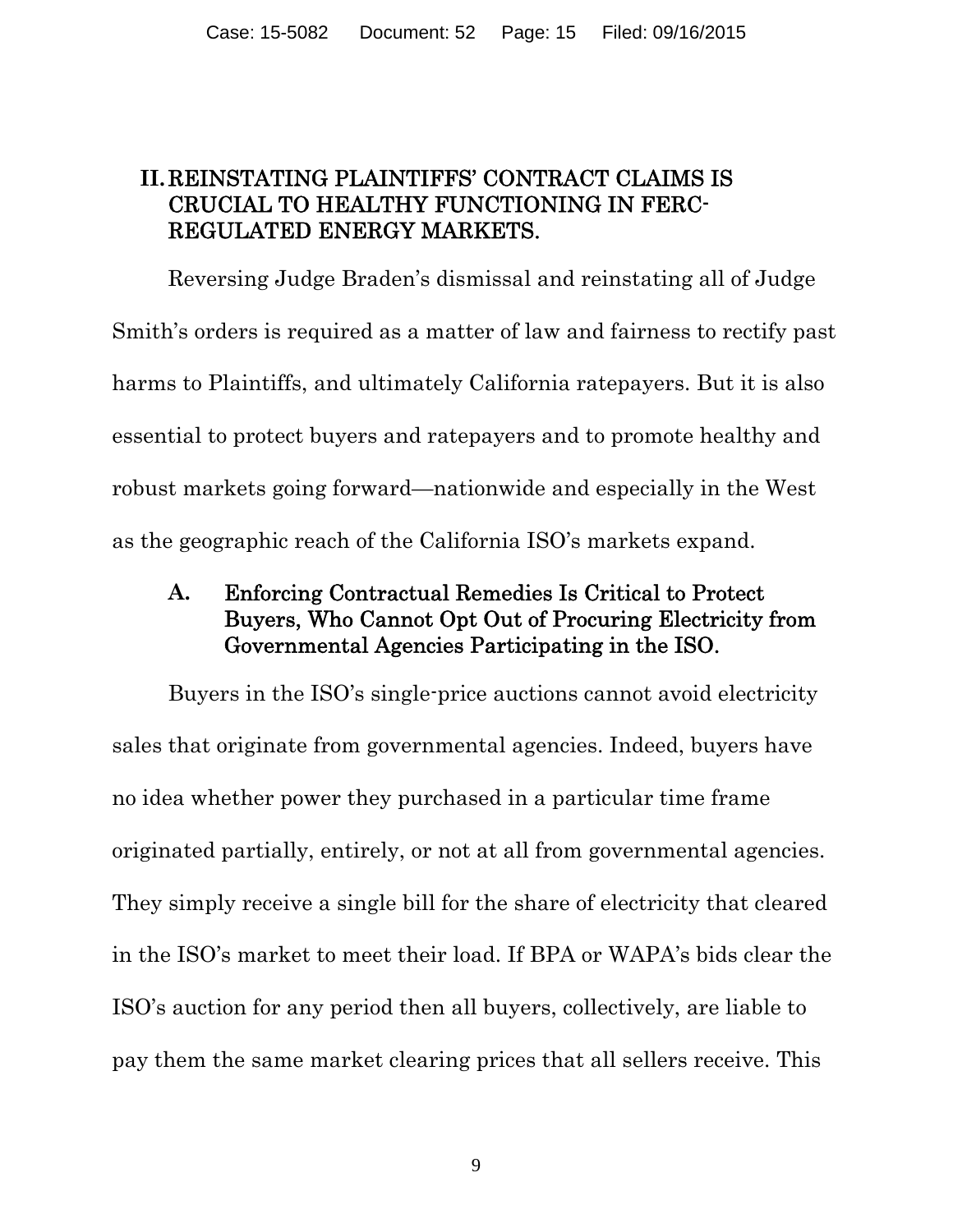is also true in other FERC-regulated markets operated by other ISOs and Regional Transmission Operators (RTOs) throughout the country, which generally use the same type of single-price auction as the California ISO.

Under this single-price auction market construct, contract remedies are the only means buyers have to protect against excessive charges by government agencies if FERC were to determine that market clearing prices are unjust and unreasonable for any reason. Legislation passed in 2005 (which is inapplicable to this case) granted FERC limited refund authority over federal power marketing and certain other governmental agencies for sales that (1) are at rates established by a FERC-approved tariff and (2) violate the terms of the tariff or applicable Commission rules in effect at the time of the sale. 16 U.S.C. § 824e(e)(2). But while this authority provides a FERC-based avenue for relief going forward if a governmental agency breaks the rules, contract claims remain the only means to obtain refunds for overcharges on electricity sales by governmental agencies that could occur for numerous other reasons.

The 2005 expansion of FERC's refund authority simply does not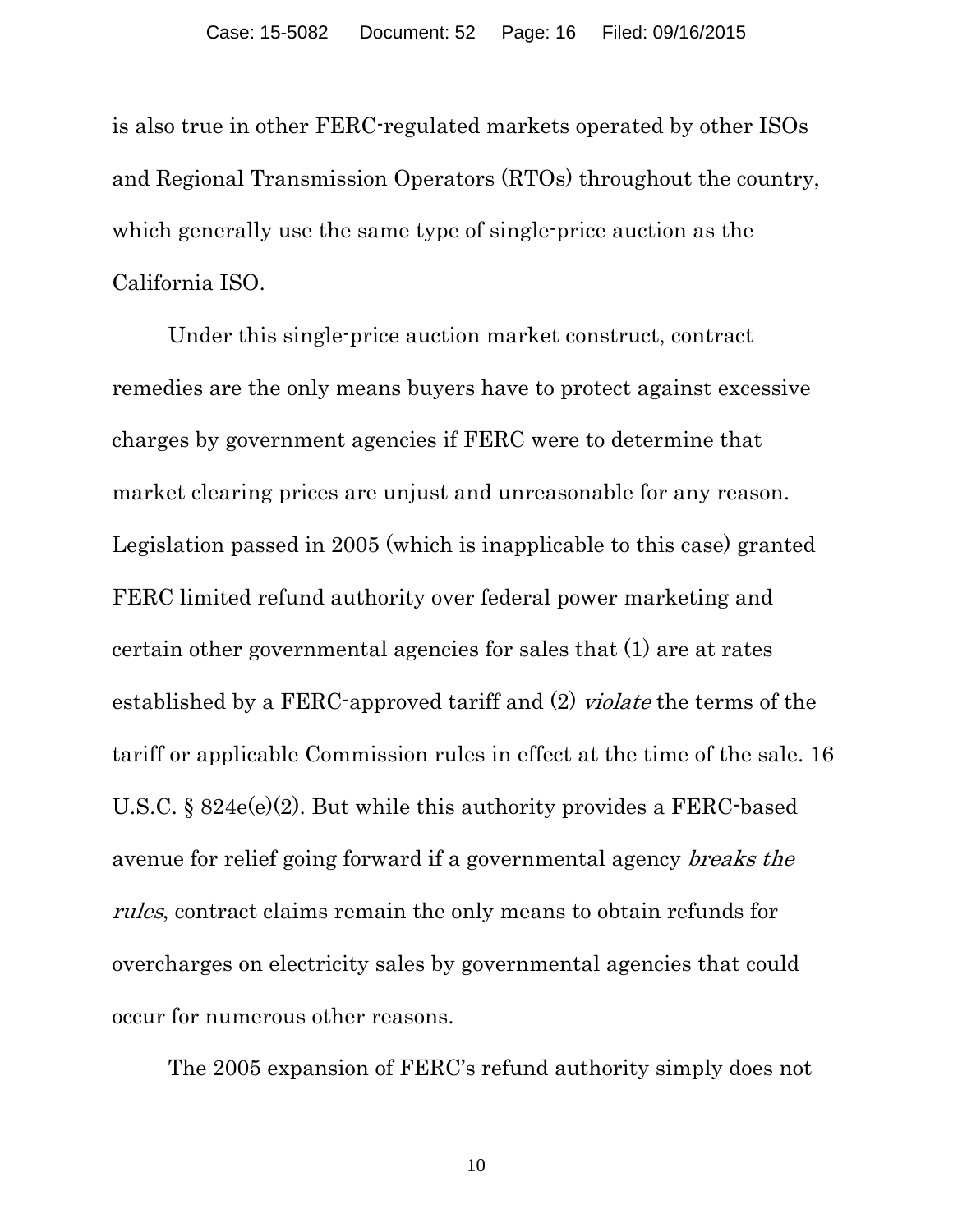reduce the necessity of contract remedies to enforce FERC-determined market clearing prices against governmental agencies. As energy markets expand and evolve, FERC could well act to reset the ISO's market clearing prices in the future, in response to a complaint filed pursuant to Section 206 of the Federal Power Act that is aimed at price rules rather than alleged tariff violations by the governmental agencies. For example, price volatility or other unanticipated problems may surface as the ISO gains experience administering pricing formulations in markets that cover a wider geographic area compared to its historical California-centric scope. FERC's regulatory authority extends not only to particular prices, but also to the rate formulas, practices, and other terms and conditions of service. See Pub. Utils. Comm'n of the State of Cal. v. FERC, 254 F.3d 250, 254 (D.C. Cir. 2001).

Further, even though the Energy Crisis was unprecedented in the scope and scale of market manipulation and dysfunction that prevailed (to disastrous effect for California's ratepayers and economy), FERC did not make seller-specific findings of tariff violations for the transactions at issue during the Refund Period. It simply reset all market clearing prices to a just and reasonable level. By reinstating Judge Smith's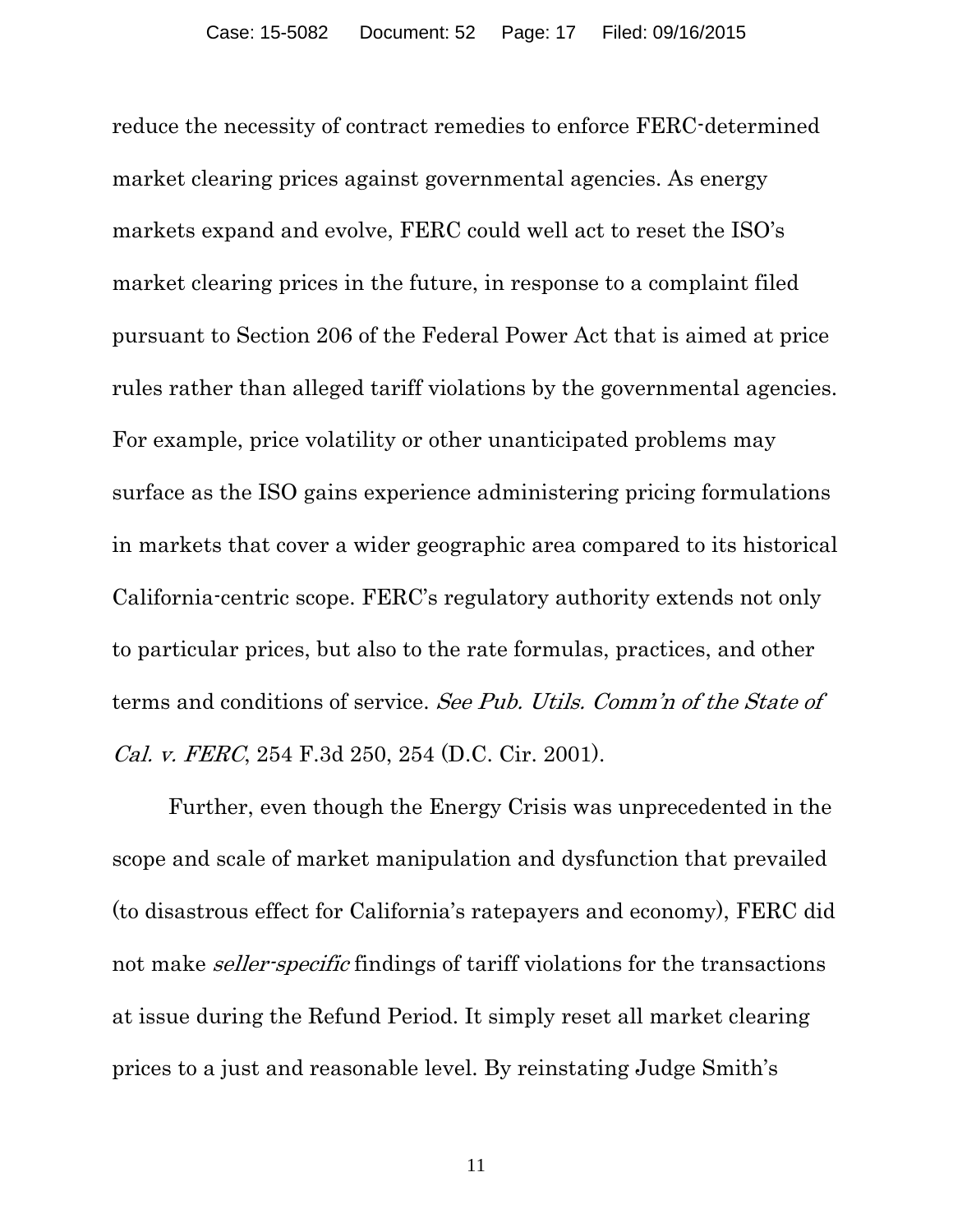orders, this Court will demonstrate that as the markets expand and mature, FERC's review and revision of prices, if needed, will apply to all market participants who have agreed to abide by the tariffs.

**B.** Healthy Market Function Requires Certainty That All Market Participants Will Honor Their Contractual Commitments to Abide by FERC Determinations Regarding Market Prices and Formulations.

Affirming contract remedies is the only way to assure buyers that governmental agencies will be held accountable to honor their contractual commitments to abide by FERC's determinations regarding just and reasonable prices. This is necessary to protect ratepayers from exposure to potential net market revenue shortfalls and ensure that the total market revenues "pencil out" (such that total payments equal receipts). If governmental power agencies are not contractually obligated to pay refunds for sales above FERC-determined just and reasonable market clearing prices, yet they are entitled to collect refunds on their purchases at unjust and unreasonable prices, it results in a net payment shortage. Ratepayers ultimately bear the brunt of the shortfall, to the extent that they are customers of buyers who are charged with the shortfall and who in turn seek to recoup it in rates. See San Diego Gas & Elec. Co., 125 FERC ¶ 61,214 at P 10 (2008)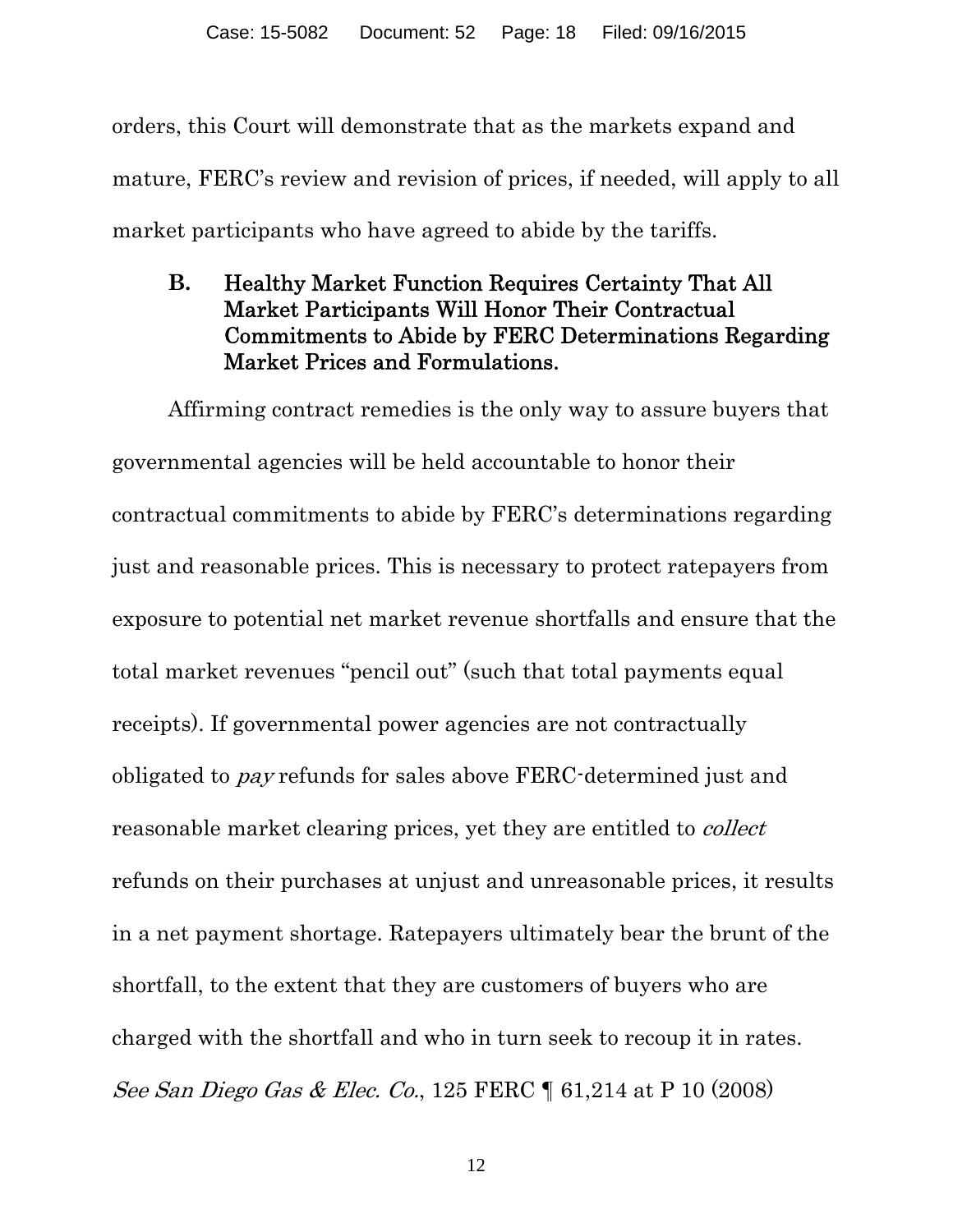(noting that as a result of the Ninth Circuit's Bonneville decision, the "shortfall in refunds must be allocated somehow among buyers").

If buyers cannot rely on contractual commitments that clearly make single-clearing prices binding on all sellers in FERC-regulated markets, then they may increase their reliance on hedging or pursue other arrangements to reduce their exposure to prices charged in transactions with governmental agencies. Such actions could reduce liquidity in the markets, which would undermine FERC's broader goal to promote competitive markets in regional transmission systems. Thus, assurances of contractual remedies are critical to promote healthy and robust market function in FERC-regulated electricity markets nationwide, and in particular in California as the ISO looks to expand market operations in the West.

#### **C.** Ensuring Reciprocity of Market Prices Is Important in All Markets, and Particularly in California and the West as the ISO Expands Its Real-Time Markets.

The potential ratepayer exposure to shortfalls for sales by governmental power sellers is not insignificant, because governmental power sellers play a major role in electricity markets today. In 2013, federal power agencies alone accounted for over six percent of the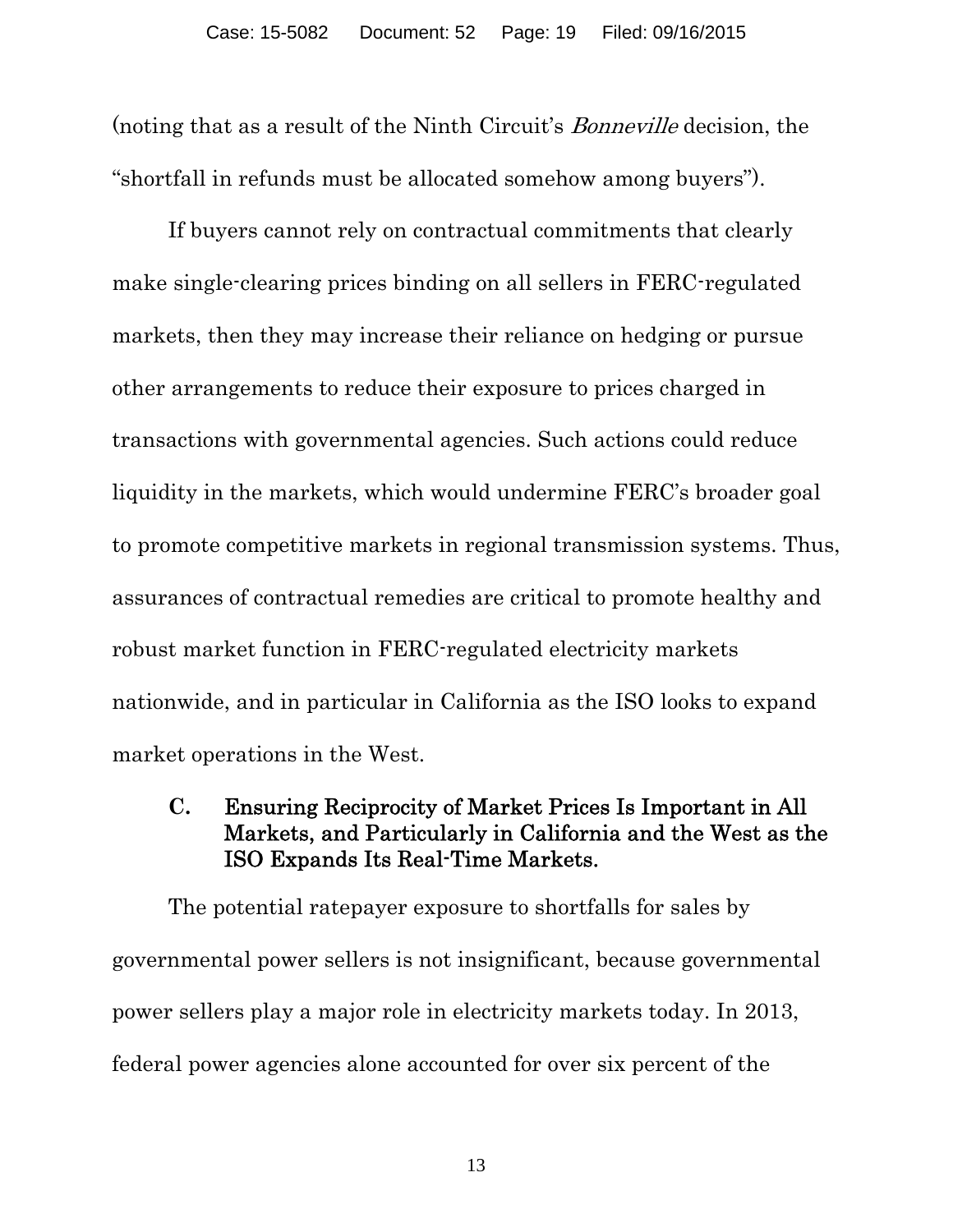electricity generated in the United States, and other publicly owned utilities generated nearly ten percent of the nation's electricity.4 Further, ratepayers' exposure to prices (and potential shortfalls) for electricity sales by governmental agencies will increase in California and other western states as the ISO's real-time markets expand throughout the region.

The ISO launched the first western Energy Imbalance Market (EIM) on November 1, 2014, with the addition of PacifiCorp as a full participant in the ISO's 15-minute and five-minute real-time markets. NV Energy, Puget Sound Energy, and Arizona Public Service are also committed to join the EIM by the fall of 2016. While generation resources located inside of EIM entities previously sold power as imports into the ISO, as a participant in the Energy Imbalance Market the ISO now has real-time visibility into and can manage a wider array of generation resources within the EIM entities' grids. The ISO market systems actively optimize resources from across the expanded ISO-EIM region to balance supply and demand and meet immediate power needs

 $\overline{a}$ 

<sup>4</sup> See The American Public Power Association Directory and Statistical Report, available at thttp://www.publicpower.org/files/PDFs/ USElectricUtilityIndustryStatistics.pdf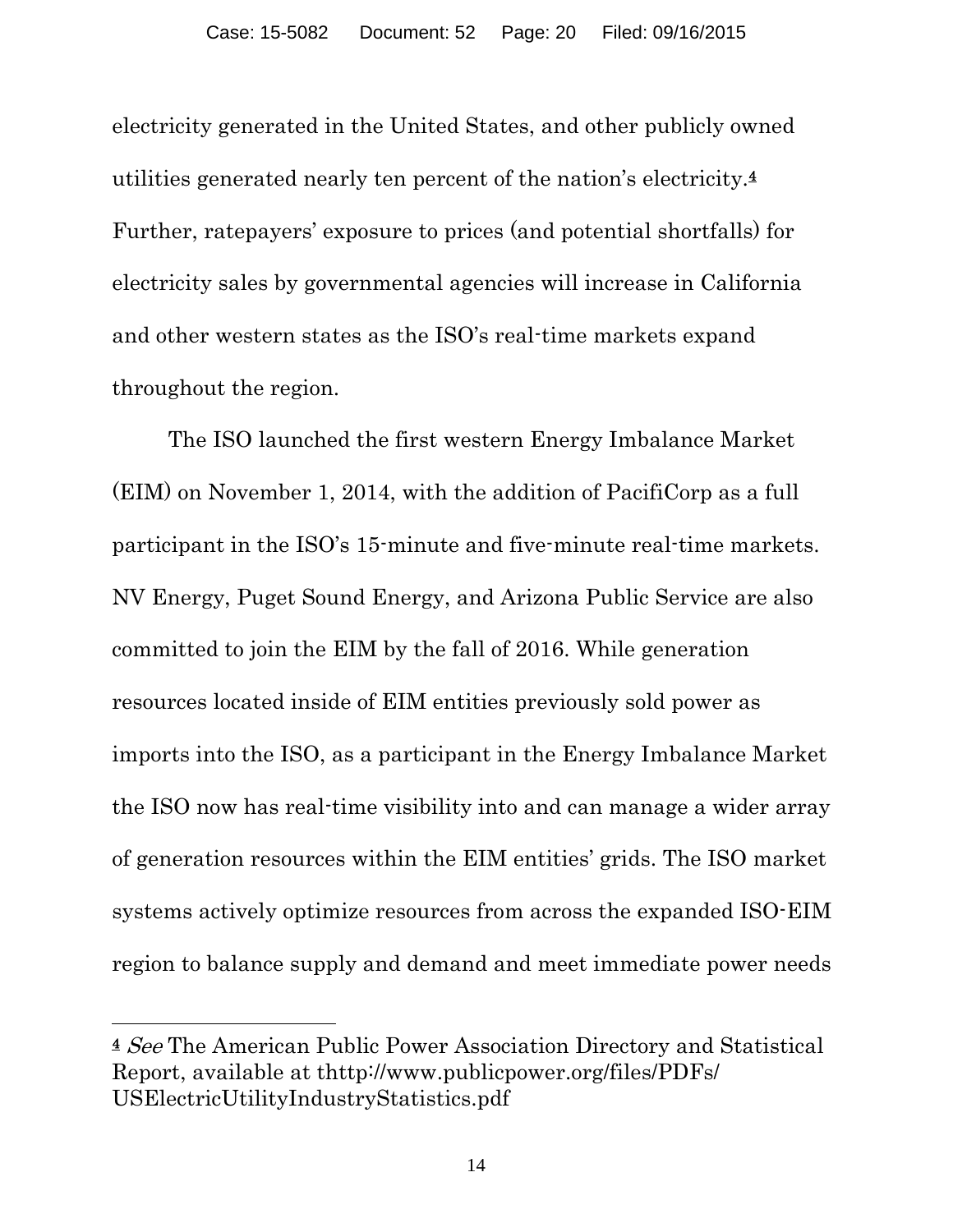at less cost.5 By the fall o f2016, the EIM will provide customers access to power generation sources across seven states in addition to California.

The ISO's expanding EIM footprint will undoubtedly increase California ratepayers' exposure to power sales originating from BPA, WAPA, and other publicly-owned, governmental power agencies. BPA itself has noted that its transmission system interconnects with all of the current EIM entities and most of the proposed EIM entities, and therefore coordination with BPA's transmission operations is critical to the EIM's operations. BPA delivers power to a number of publiclyowned utilities located in the PacifiCorp, NV Energy, and Puget Sound Energy balancing authority areas, $6$  and there are numerous other governmental power utilities throughout the West.

Further, in addition to expanding its real-time markets, the ISO is exploring the feasibility and benefits of incorporating PacifiCorp fully

 $\overline{a}$ 

<sup>5</sup> Information on the Energy Imbalance Market is available at http://www.caiso.com/Documents/EIMFAQ.pdfs/.

<sup>6</sup> See Bonneville Power Administration Comments on EIM Year 1 Enhancements Phase 2 Straw Proposal, August 6, 2015, available at http://www.caiso.com/Pages/documentsbygroup.aspx?GroupID=B1AD516F-FB18- 45A9-ACA0-10FAAFBCE8BE.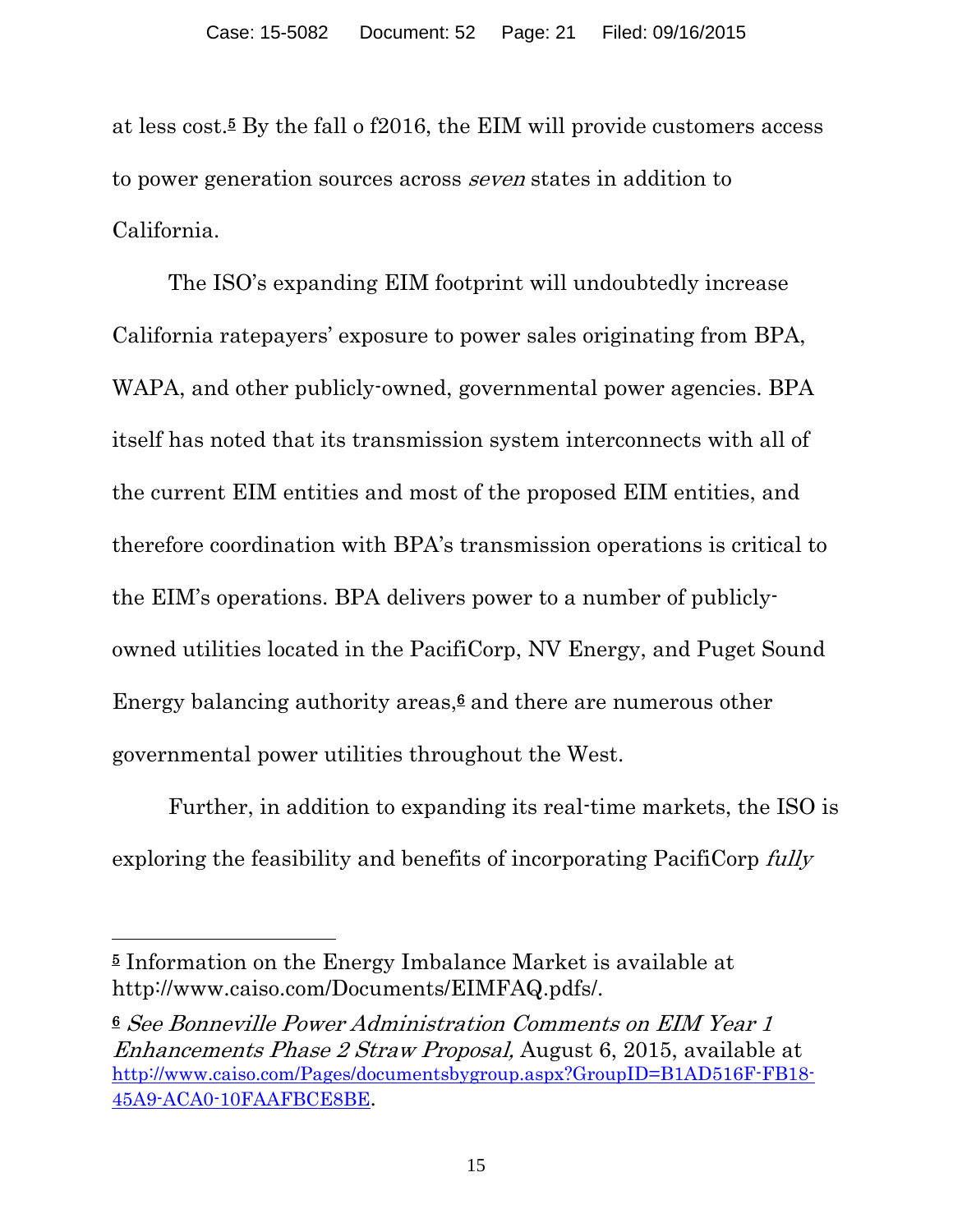into the ISO's day-ahead and real-time markets.7 The ISO is also actively working to launch a regional energy market to coordinate electricity systems across the West, using the ISO's infrastructure to develop a single western grid and a western regional energy market.<sup>8</sup>

It is especially critical at this juncture for the Court to reassure electricity buyers that *all* sellers who contractually agree to abide by the ISO's tariff as a condition of their participation will be held to the same FERC-regulated prices and pricing rules in a FERC-regulated western regional energy market. The Court should therefore reverse Judge Braden's dismissal and reinstate all of Judge Smith's orders.

 $\overline{a}$ 

September 15, 2015 Respectfully submitted,

/s/ James Bradford Ramsey /s/ Candace J. Morey

James Bradford Ramsay General Counsel NATIONAL ASSOCIATION OF REGULATORY UTILITY COMMISSIONERS

Arocles Aguilar General Counsel Candace J. Morey Principal Counsel CALIFORNIA PUBLIC UTILITIES COMMISSION

<sup>7</sup> See http://www.caiso.com/Documents/PacifiCorpAgreesToExplore FullParticipationInCaliforniaISO.pdf.

<sup>8</sup> See http://www.caiso.com/informed/Pages/BenefitsofaRegional EnergyMarket.aspx#PacifiCorp.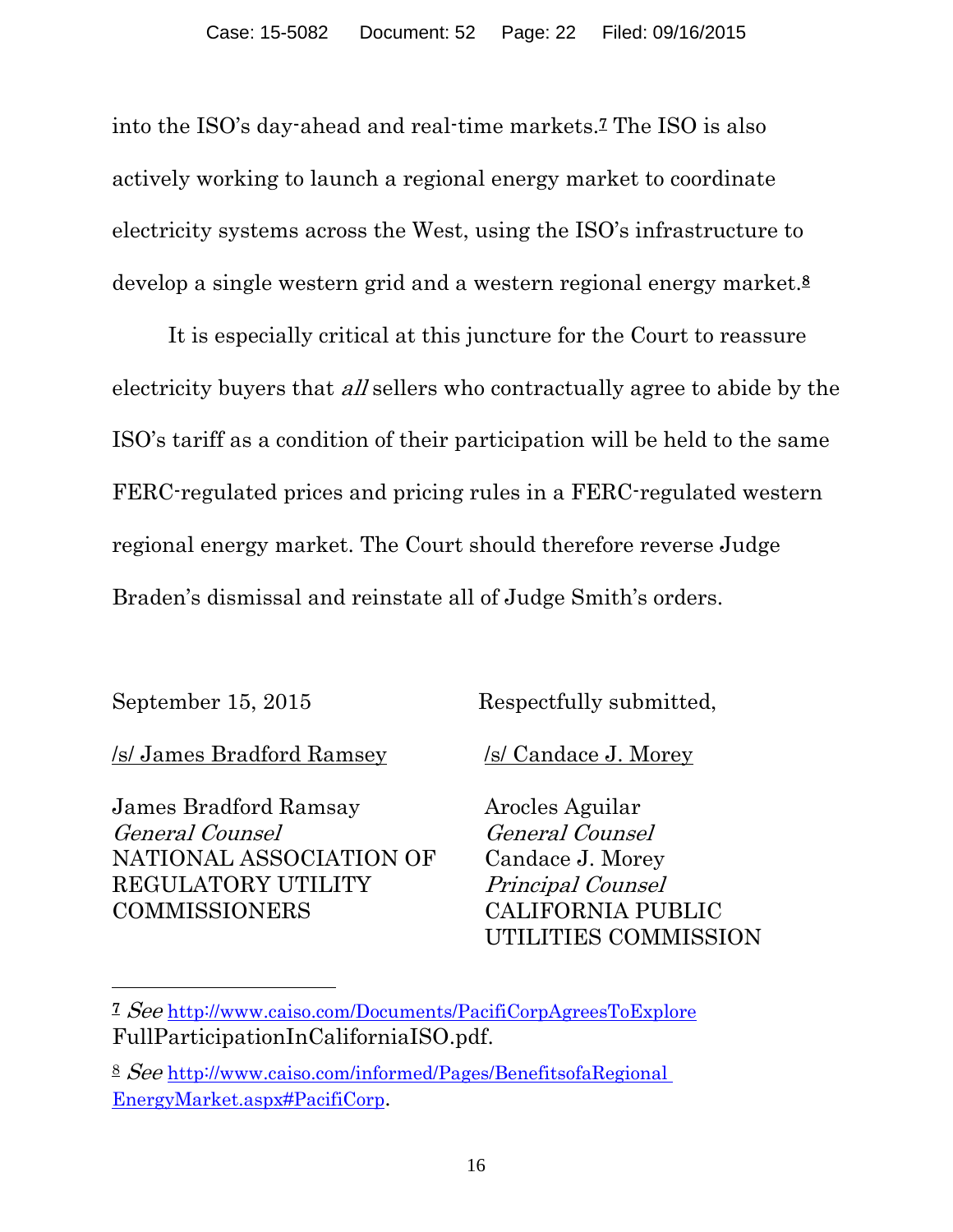1101 Vermont Avenue, N.W. Suite 200 Washington, D.C. 20005 202.898.2207

Counsel for Amicus Curiae the National Association of Regulatory State of California Utility Commissioners

505 Van Ness Avenue San Francisco, C.A. 94102 415.703.3211

Counsel for Amicus Curiae the Public Utilities Commission of the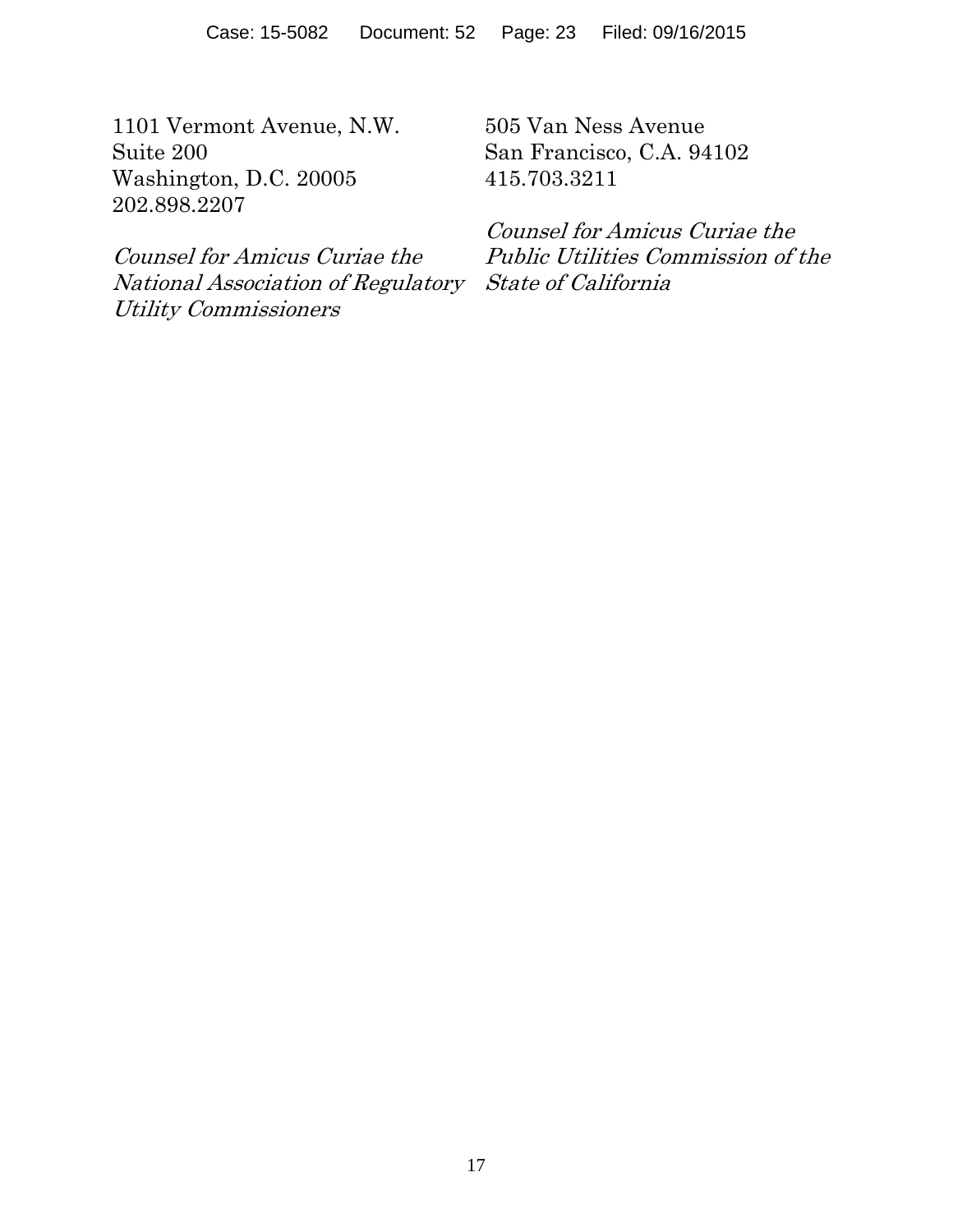#### CERTIFICATES OF COMPLIANCE

Pursuant to Federal Rule of Appellate Procedure 32(a)(7)(C) I certify the following:

This brief complies with the type-volume limitations of Federal Rule of Appellate Procedure  $32(a)(7)(B)$  because the brief contains 3,177 words, including footnotes but excluding the parts of the brief exempted by Federal Rule of Appellate Procedure  $32(a)(7)(B)$  (iii) and Federal Circuit Rule  $32(e)(1)$ , which I determined based on the word-counting function of my word processing system (Microsoft Word 2010).

This brief complies with the typeface requirements of Federal Rule of Appellate Procedure  $32(a)(5)$  and the type style requirements of Federal Rule of Appellate Procedure  $32(a)(6)$  in that the brief was prepared in Century 14 point font, a proportional typeface.

Dated: September 15, 2015 /s/ Candace J. Morey

 Candace J. Morey Principal Counsel California Public Utilities Commission 505 Van Ness Avenue San Francisco, C.A. 94102 415.703.3211

Counsel for Amicus Curiae the Public Utilities Commission of the State of California